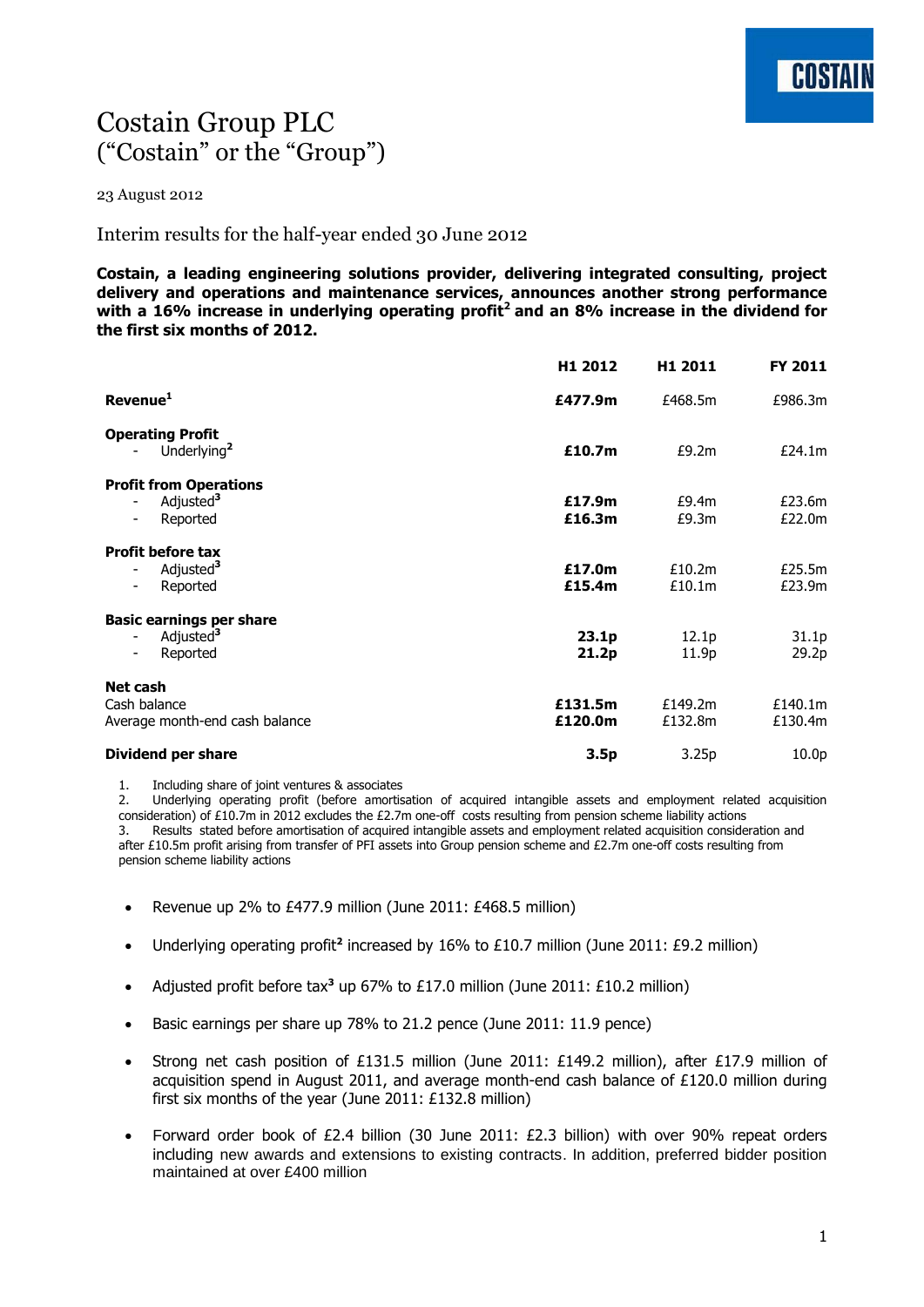- Over £850 million of revenue secured for 2012 as at the end of the first half, including an increasing proportion of support services activities, now standing at 28%
- Interim dividend increased for fifth successive year, by 8% to 3.50 pence (June 2011: 3.25 pence)

Commenting on the results, the Chairman, David Allvey, said:

**"This is another strong performance with an increase in profit, robust cash balance and a high quality order book comprising both new contract awards and contract extensions.** 

**"We now meet the integrated service requirements of major customers, whose repeat orders account for over 90% of the order book and who are continuing to invest in essential infrastructure projects. Despite the ongoing challenging economic conditions, we remain on course to deliver a result for the year in line with the Board's expectations."**

A video interview with Chief Executive Andrew Wyllie and Finance Director Tony Bickerstaff in which they discuss the half-year results announcement is available at [www.costain.com](http://www.costain.com/)

# **ENQUIRIES:**

**Costain Group PLC Tel: 01628 842 444**

Andrew Wyllie, Chief Executive Tony Bickerstaff, Finance Director Graham Read, Group Communications Director

Mark Garraway Helen Tarbet

**College Hill Tel: 020 7457 2020**

# **Notes to Editors**

Costain is a leading UK engineering solutions provider, delivering integrated consulting, project delivery and operations and maintenance services, with a portfolio spanning almost 150 years of innovation and technical excellence. The Group's core business segments are in Infrastructure (Highways, Rail and Airports), Environment (Water and Waste) and Energy & Process (Hydrocarbons & Chemicals, Nuclear Process and Power).

The Group's 'Choosing Costain' strategy involves focusing on blue chip customers in chosen sectors whose major spending plans are underpinned by strategic national needs, regulatory commitments or essential maintenance requirements.

Costain has worked on a number of high profile infrastructure projects in the UK, including the St Pancras railway station and the Channel Tunnel Rail Link. The Group's current major projects include the municipal waste treatment infrastructure for the Greater Manchester Waste Disposal Authority, EVAP D at Sellafield, one of the largest nuclear projects in the UK, and the Network Rail contract for the redevelopment of London Bridge Station.

For further information please visit the company website: [www.costain.com](http://www.poseidonplc.com/)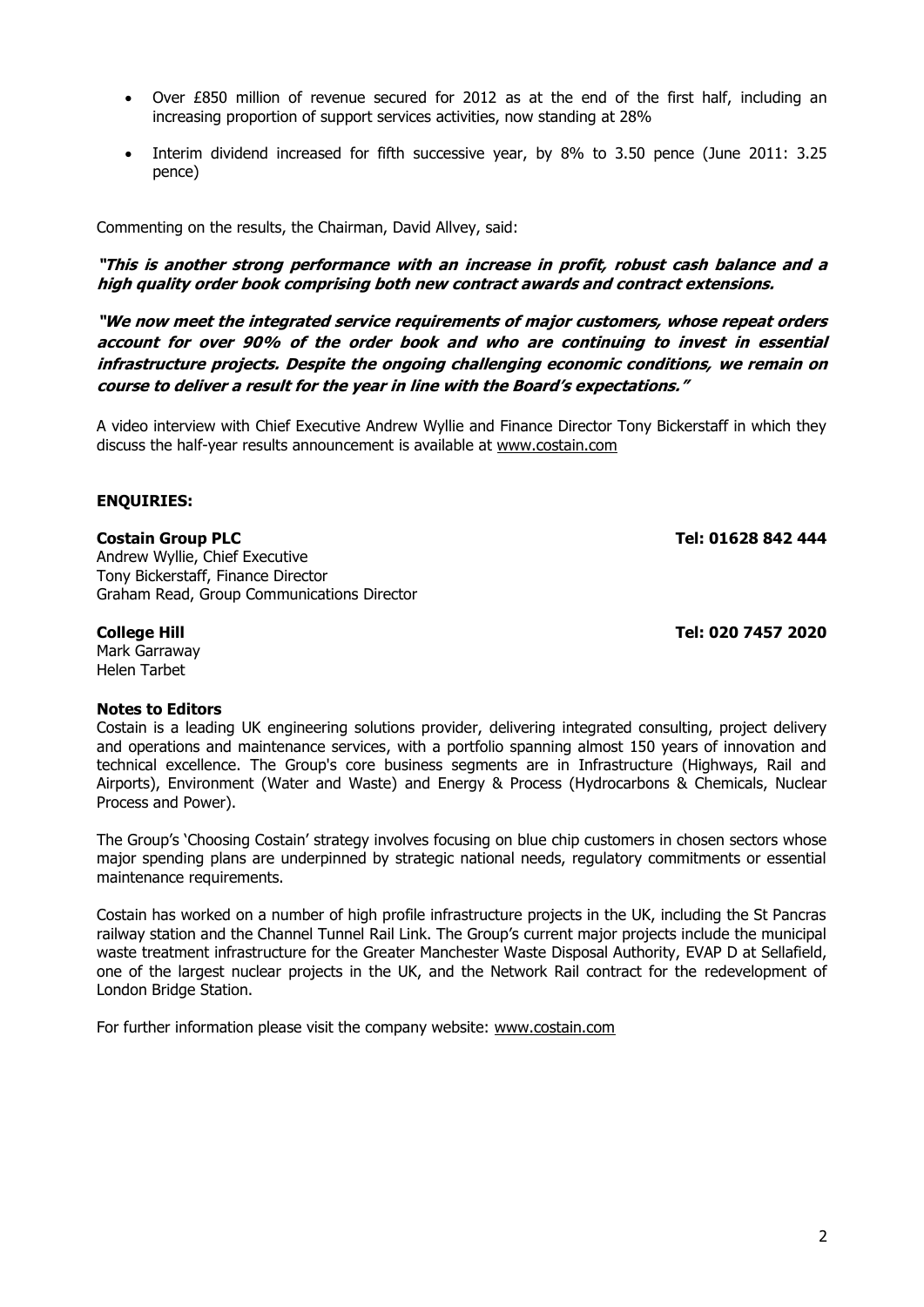# **Chairman's and Chief Executive's Statement**

Costain delivered another strong performance in the first half of the year.

As a result of the successful implementation of our 'Choosing Costain' strategy, we are now a leading engineering solutions provider, delivering integrated consulting, project delivery and operations and maintenance services to major customers.

Our success is the direct result of our focus on major customers who are continuing to invest in capital, operations and maintenance contracts to address essential national infrastructure requirements across the transport, energy, water and waste sectors.

Our focus on providing innovative and cost effective solutions to increasingly complex and large-scale national needs, along with our partnership approach, is enabling Costain to secure long-term relationships with major customers. This is reflected in the fact that over 90% of our order book comprises repeat order work, a significant proportion of which is extensions to existing contracts.

We will continue to grow the business both organically and by targeted acquisition. Our acquisition strategy will be the key driver of the addition of further high-quality support service related activities to the Group's portfolio. The two businesses which we acquired last year have been fully integrated and are performing well.

# **Results**

Revenue, including the Group's share of joint ventures and associates, for the half-year ended 30 June 2012 increased by 2% to £477.9 million (2011: £468.5 million). Group operating profit, before other items and a one-off pension cost, rose 16% to £10.7 million (2011: £9.2 million), and profit before tax, before other items, increased by 67% to £17.0 million (2011: £10.2 million) including profit on the transfer of PFI equity investments into The Costain Pension Scheme of £10.5 million and a one-off pension cost of £2.7 million. Basic earnings per share, including the profit on PFI transfer and one-off pension cost, were up 78% to 21.2 pence (2011: 11.9 pence).

Net finance expense amounted to £0.9 million in the period compared to an income of £0.8 million last year, the change mainly being due to the pension scheme related net finance element.

The Group continued to enjoy a strong cash position and following £21.1 million of acquisition expenditure on ClerkMaxwell and Promanex in 2011, net cash at 30 June 2012, was £131.5 million (2011: £149.2 million), with an average month end cash balance during the first six months of the year of  $£120.0$  million (2011: £132.8 million).

The Group continues to have supportive and flexible financing in place to facilitate its strategy of organic and acquisitive growth with total banking and bonding facilities of £465 million.

### **Order Book**

The first half saw a number of major new contract awards and extensions to existing contracts and the order book, as at 30 June 2012, was £2.4 billion (June 2011: £2.3 billion). The order book includes £850 million of revenue secured for 2012, of which 28% is support services related activities.

It is pleasing to note that the order book continues to provide good long-term visibility with circa £600 million of revenue secured for 2013 and in excess of a further £1.4 billion of revenue secured for 2014 and beyond.

The Group has also maintained a strong preferred bidder position of over £400 million.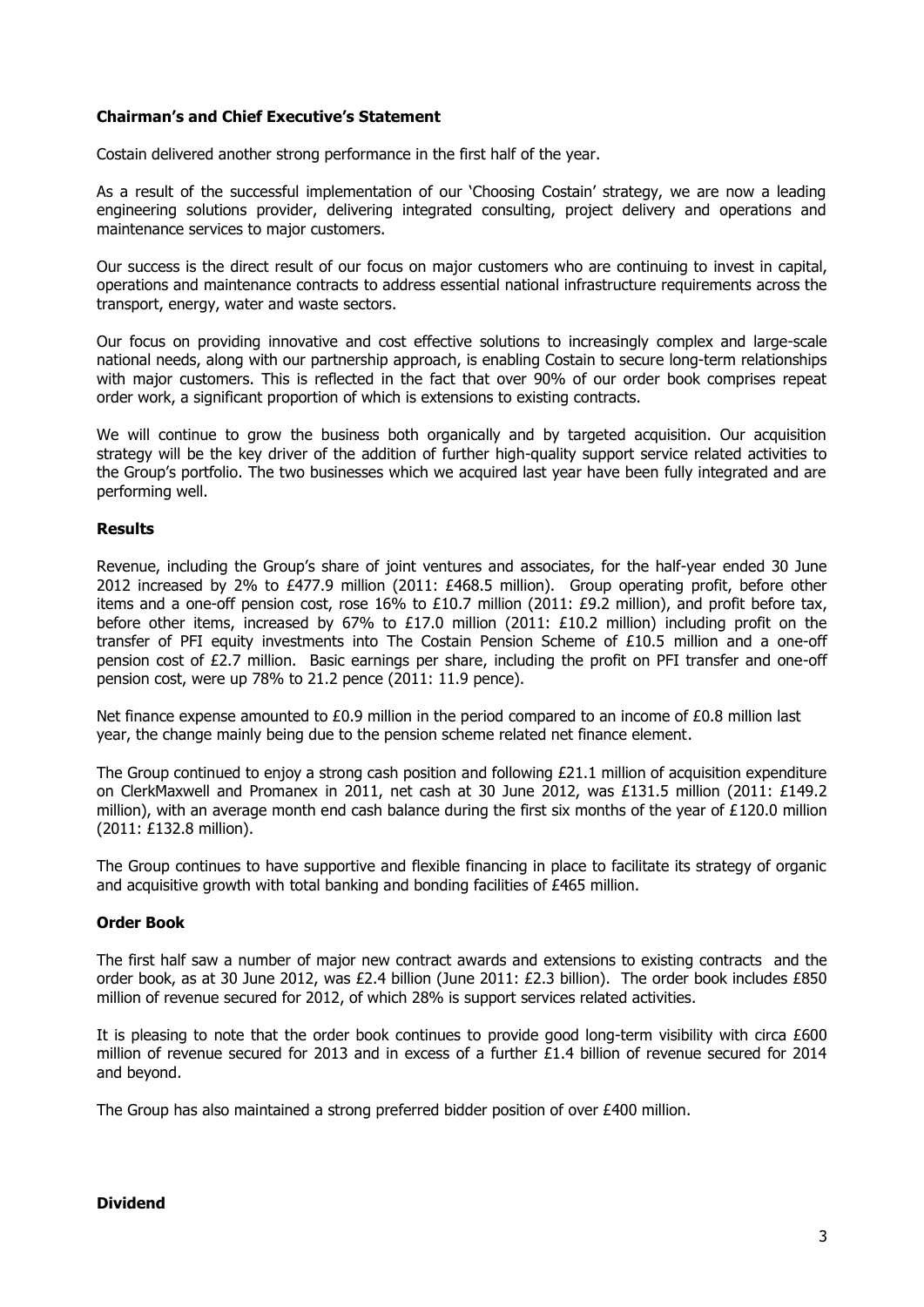The Board has declared an increased interim dividend of 3.50 pence per share (2011: 3.25 pence per share). The dividend will be paid on 26 October 2012 to those shareholders on the register as at the close of business on 21 September 2012.

# **Pension**

Over a number of years the Board has taken various decisive actions to address the Group's legacy Costain Pension Scheme ('CPS'), with the result that the deficit has been substantially reduced.

In February 2012, the Group announced two further actions being taken to manage the obligations in the CPS. The first of these was the transfer of the Group's interest in two PFI investments into the CPS at an agreed value of £20.3 million which was completed on 22 February 2012 and resulted in an accounting profit on the transfer of £10.5 million. The second action was the implementation of Enhanced Transfer Value ('ETV') and Pension Increase Exchange ('PIE') offers to the members of the CPS. The ETV and PIE exercises have now been completed and resulted in a reduction in the scheme liabilities and assets of approximately £35 million and has resulted in a one-off accounting cost of £2.7 million expensed in the first half. Together, the actions reduce the accounting pension deficit (before deferred tax) by approximately £18 million.

The deficit at 30 June 2012 was £29.6 million net of deferred tax (June 2011: £26.5 million) a reduction from the position at 31 December 2011 of £39.7 million. The assumptions and sensitivities used in the valuation of the pension scheme are set out in the notes to the interim financial statements.

# **Board & Management**

Following the period end, Costain announced the appointment of Jane Lodge as a Non-Executive Director with effect from 1 August 2012. Jane will Chair the Audit Committee from 31 October 2012, replacing James Morley who will become the Senior Independent Director. James will succeed John Bryant, who will retire at the end of 2012 after nearly 11 years as a Board member. Jane spent 35 years at Deloitte LLP (UK), 25 of which as an audit partner advising global companies in the manufacturing and infrastructure sectors.

In June 2012, Costain further strengthened its Executive Board with a number of appointments.

Mark Rogerson joined the Group from Serco in the new role of Chief Development Officer and will be responsible for developing and negotiating large long-term contracts with customers. These will combine the broadening range of design, construction and maintenance services provided by the Group and Mark's focus will be on growth through the further development of effective partnering strategies, optimising business development capability and playing a major part in the achievement of future targets through long term customer relationships, new contracts and acquisitions.

Tim Bowen was appointed Regional Development Director, based in the Middle East and he was succeeded as Highways Director by Simon Ellison.

# **Operational Review**

One of the key strengths of Costain is the ability to focus group-wide resources to meet specific customer requirements, address opportunities and optimise returns for the Company as a whole irrespective of divisional structure.

As a consequence, revenue (including share of joint ventures and associates) in the Infrastructure division during the period was up 27% to £279.5 million (2011: £219.4 million), with adjusted profit from operations of £10.9 million (2011: £5.7 million). The improved profit margin performance reflects strong operating returns and additional gains on successfully completed projects.

The order book for the division has grown to £1.5 billion (June 2011: £1.1 billion) and the level of tendering activity remains high. The increase in the order book and revenue in the Infrastructure division results from the successful increased focus on opportunities in this area.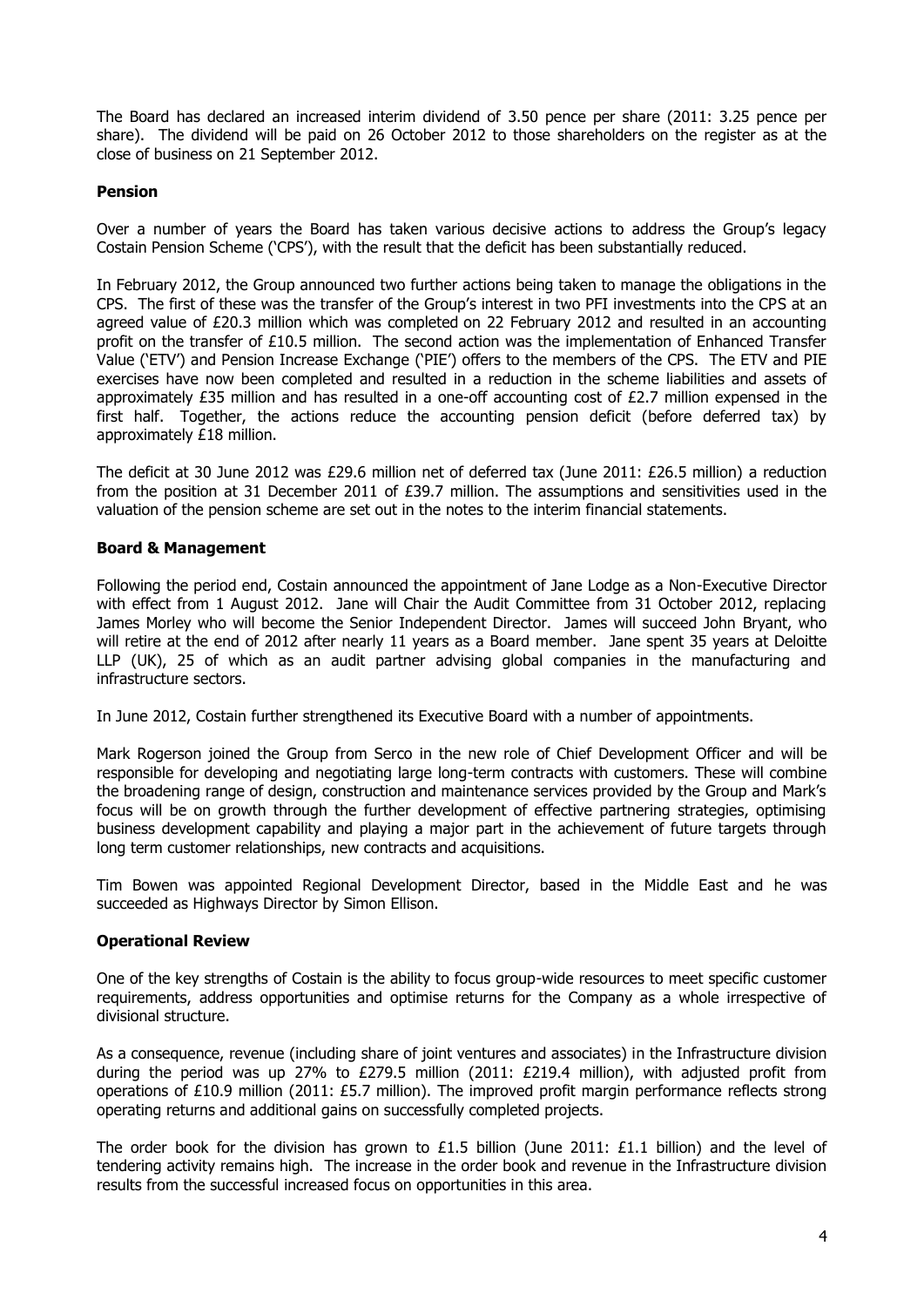Costain is a major player in the Highways sector and is the leading supplier to the Highways Agency. Good progress has been made in the period across our large portfolio of construction and maintenance contracts. New contract awards include the  $£102$  million joint venture upgrade of the A8 Belfast to Larne carriageway in Northern Ireland, announced on 3 August 2012. The Group is well-placed to secure further contracts in this sector where strong emphasis is placed on providing innovative solutions that meet the customer's demands.

In Rail, with the award to our joint venture of the Eleanor Street project, Costain has now secured five Crossrail contracts, and believes that its combination of specialist skills and ability to deliver solutions to complex requirements make it an attractive Tier One delivery partner for this customer. These skills are being successfully employed on the major London Bridge Station redevelopment project for Network Rail, in which Costain is providing integrated services including design, construction, logistical and environmental operations whilst ensuring that the Station remains open throughout.

The Riverside Resource Recovery Energy from Waste facility at Belvedere is now operational and progress is being made closing out the final account.

The acquisition of Promanex in August 2011 is fully integrated and has progressed very well. The resulting additional support services capabilities in the Group have significantly enhanced the broad service offering we can offer customers and have greatly increased tendering opportunities in this area. Our enhanced support services offering helped Costain secure the three-year £60 million asset support contract for the operation and maintenance of the Government Pipeline and Storage System, announced in March 2012.

In the Environment division, revenue, including share of joint ventures and associates, during the period was £127.1 million (2011: £159.8 million), with profit from operations, excluding the profit on PFI transfers, of £1.6 million (2011: £6.7 million). The reduction in revenue has been influenced by our strategic focus on other activities in the Group. Margins in this division declined in the period following the one-off margin benefits from successful close-out of a number of legacy issues well within our allowances in the comparative period and as a result of a provision for additional costs to complete a project.

The divisional order book at the period end stands at £0.7 billion (June 2011: £1.1 billion). Our key target markets in the Environment division are water and waste, where significant opportunities exist for the Group as the market in the UK undergoes major change. In recognition of this, during the period Costain announced a Joint Venture agreement with Severn Trent Plc to provide complete business water and wastewater management services to high volume commercial and industrial water users, commencing in the second half of the year.

Costain is engaged in a number of ongoing AMP5 framework contracts with Northumbrian Water, Severn Trent, Southern Water, United Utilities and Welsh Water. In addition, after the period end, the Group was awarded a contract by Severn Trent Water to replace its largest covered service reservoir sited near Ambergate in Derbyshire.

The Group's leading position provides an exceptionally strong platform to secure future opportunities in the water sector as it begins to look ahead to the next regulatory review period, which is expected to recommend a more integrated service offering, and to the extension or award of new contracts.

In the Waste sector, the Group is currently completing Europe's largest waste PFI contract for the Greater Manchester Waste Disposal Authority. Several of the key facilities on the scheme, which utilises a range of sophisticated waste management technologies, have been handed over, with the remainder still in the commissioning phase and commercial discussions regarding completion continuing.

In Energy & Process, revenue, including share of joint ventures and associates, during the period was £70.5 million (2011: £88.6 million), with an adjusted profit from operations of £2.4 million (2011: £1.8 million). Whilst the profit has increased in the period the anticipated operating margin has been impacted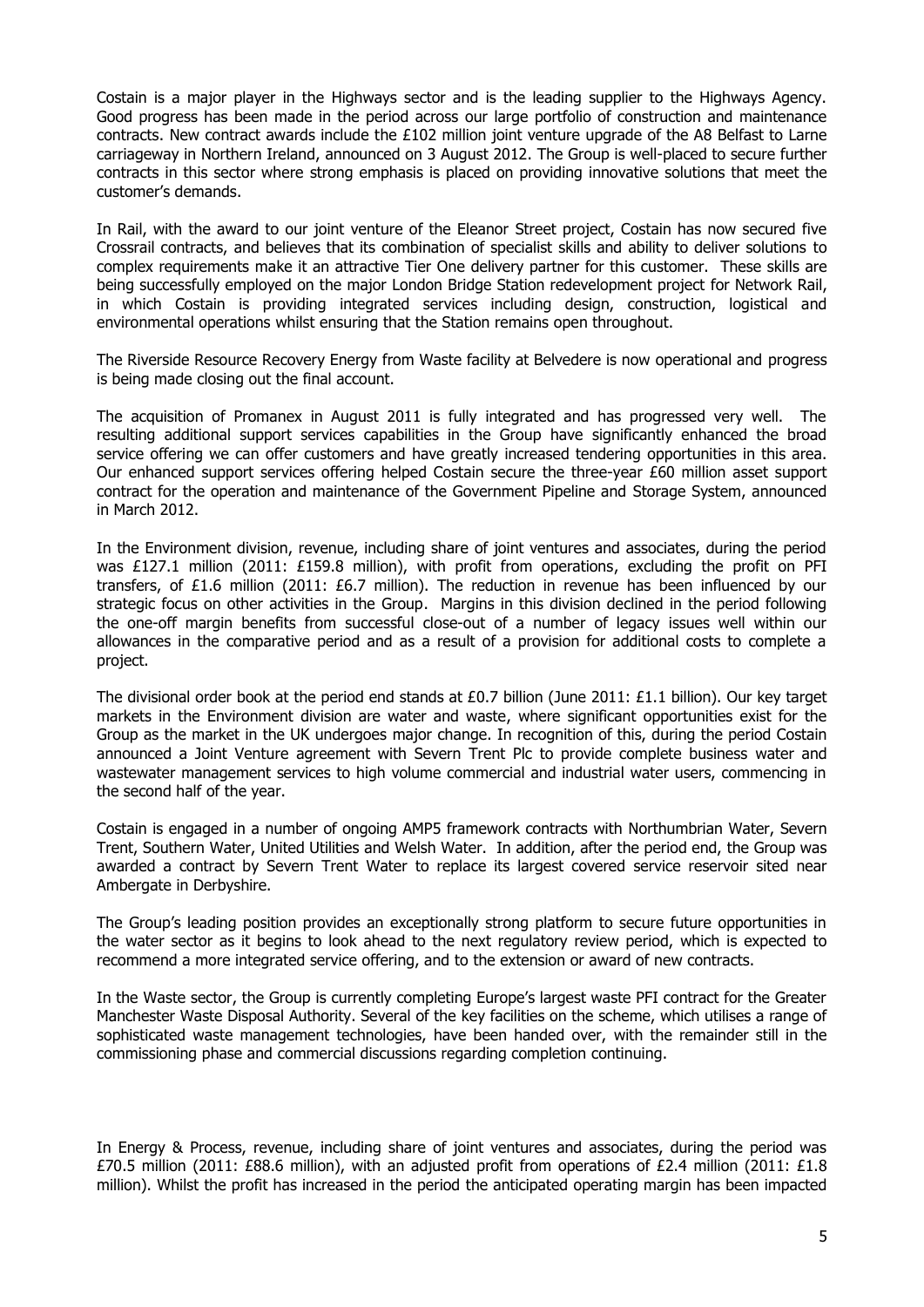by a reduced divisional turnover compared with the same period in 2011 and high business development costs. The order book has increased and stands at more than  $£0.2$  billion (June 2011:  $£0.1$  billion).

In Hydrocarbons & Chemicals, operations continue for a number of customers both in the UK and overseas. ClerkMaxwell, an engineering consultancy based in Aberdeen acquired in 2011 to boost our position in upstream oil & gas, is performing well and providing significantly enhanced opportunities to win new work in this high-growth area.

In Nuclear Process, work continues on the Evaporator D contract at Sellafield, the UK's largest nuclear process project, with the delivery of further modules to site. In addition, the design of the Magnox Bradwell Fuel Element Debris Dissolution plant (part of a multi-faceted ten-year framework contract) is well advanced.

In Power, we are providing consultancy services to a number of the major UK utilities. Work continues with the Energy Technologies Institute in the development of a technology to significantly reduce the amount of carbon dioxide produced by coal fired power stations. This will be a critical factor in the UK's ability to meet its climate change targets, and demonstrates that Costain is at the forefront of the design and development of innovative solutions to meet national needs and add value to our customers.

Land Development revenue for the period was £0.8 million (2011: £0.7 million) with a loss after tax of £1.0 million (2011: loss after tax of £0.7 million). The loss in the period reflects the continuing running costs of the operations in Spain. Economic conditions in Spain remain very challenging, with a depressed real estate market and weak demand for development land and we continue our moratorium on development activity on our land-bank. Our activities during the year have been focused on our leisure businesses of golf courses and our 600 berth yacht marina adjacent to Gibraltar which is reporting increasing levels of activity.

# **Risks and uncertainties**

The Board continuously assesses and monitors the key risks of the business. The key risks that could affect the Group's medium term performance, and the factors which mitigate these risks, have not significantly changed from those set out on pages 38 to 39 of the Group's Annual Report for 2011, a copy of which is available from our website www.costain.com.

The Business Review and the notes to these interim financial statements include consideration of uncertainties affecting the Group in the remaining six months of the year.

### **Outlook**

Costain achieved a strong performance with an increase in profit, robust cash balance and a high quality order book comprising both new contract awards and contract extensions.

Costain now meets the integrated service requirements of major customers, whose repeat orders account for over 90% of the order book and who are continuing to invest in essential infrastructure projects. Despite the on-going challenging economic conditions, Costain remains on course to deliver a result for the year in line with the Board's expectations.

**DAVID ALLVEY Chairman**

**ANDREW WYLLIE Chief Executive**

**23 August 2012**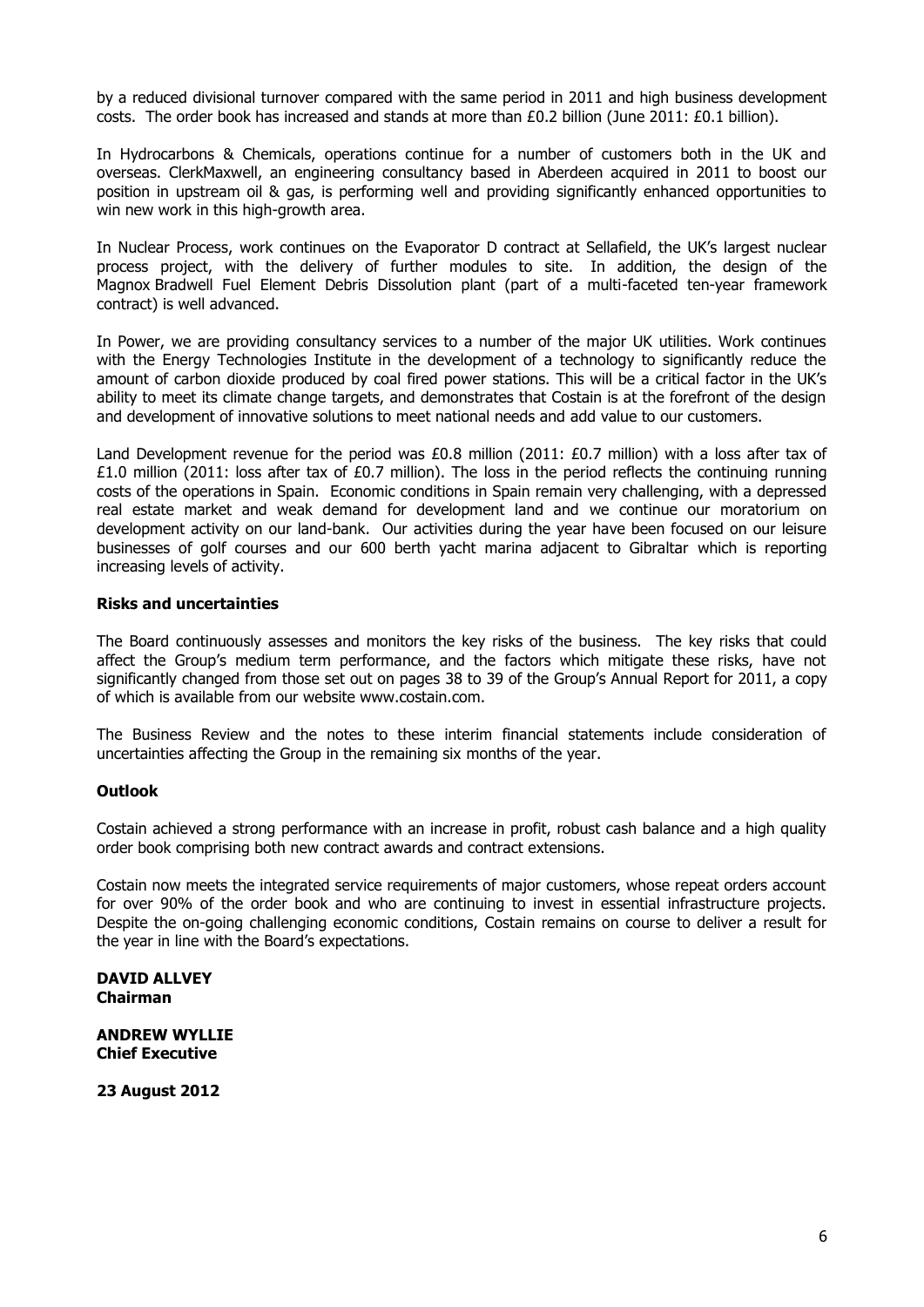# **Condensed consolidated income statement**

| Half-year ended 30 June,                       |                                   |         | 2012           |              |               | 2011                     |            | 2011          |              |             |
|------------------------------------------------|-----------------------------------|---------|----------------|--------------|---------------|--------------------------|------------|---------------|--------------|-------------|
| year ended 31 December                         | <b>Half-year</b><br><b>Before</b> |         | Half-year      |              | Year          |                          |            |               |              |             |
|                                                |                                   |         |                |              | <b>Before</b> |                          |            | <b>Before</b> |              |             |
|                                                |                                   | other   | <b>Other</b>   |              | other         | Other                    |            |               | other Other  |             |
|                                                |                                   | items   | items          | <b>Total</b> | items         | items                    | Total      | items         | items        | Total       |
|                                                | <b>Notes</b>                      | £m      | £m             | £m           | £m            | £m                       | £m         | £m            | £m           | £m          |
| Revenue                                        | 3                                 | 477.9   |                | 477.9        | 468.5         |                          | 468.5      | 986.3         |              | 986.3       |
| Less: Share of revenue of joint ventures       |                                   |         |                |              |               |                          |            |               |              |             |
| and associates                                 |                                   | (43.2)  |                | (43.2)       | (59.6)        |                          | (59.6)     | (117.8)       |              | (117.8)     |
| Group revenue                                  |                                   | 434.7   |                | 434.7        | 408.9         |                          | 408.9      | 868.5         |              | 868.5       |
| Cost of sales                                  |                                   | (409.9) |                | $-(409.9)$   | (387.5)       |                          | $-(387.5)$ | (818.8)       |              | $-$ (818.8) |
| Gross profit                                   |                                   | 24.8    |                | 24.8         | 21.4          |                          | 21.4       | 49.7          |              | 49.7        |
|                                                |                                   |         |                |              |               |                          |            |               |              |             |
| Administrative expenses                        |                                   | (14.1)  | $\sim$         | (14.1)       | (12.2)        | -                        | (12.2)     | (25.6)        |              | (25.6)      |
|                                                |                                   |         |                |              |               |                          |            |               |              |             |
| Pension liability management                   | 9                                 | (2.7)   |                | (2.7)        |               |                          |            |               |              |             |
| Amortisation of acquired intangible assets     |                                   |         | (0.7)          | (0.7)        |               | (0.1)                    | (0.1)      |               | (0.9)        | (0.9)       |
| Employment related deferred consideration      |                                   |         | (0.9)          | (0.9)        |               |                          |            |               | (0.7)        | (0.7)       |
| <b>Group operating profit</b>                  |                                   | 8.0     | (1.6)          | 6.4          | 9.2           | (0.1)                    | 9.1        | 24.1          | (1.6)        | 22.5        |
| Profit on sales of interests in joint ventures |                                   |         |                |              |               |                          |            |               |              |             |
| and associates                                 |                                   | 10.5    |                | 10.5         |               |                          |            | 0.3           |              | 0.3         |
| Profit on sale of non-consolidated subsidiary  |                                   |         |                |              | 0.5           |                          | 0.5        | 0.5           |              | 0.5         |
| Share of results of joint ventures and         |                                   |         |                |              |               |                          |            |               |              |             |
| associates                                     |                                   | (0.6)   | $\blacksquare$ | (0.6)        | (0.3)         | $\overline{\phantom{a}}$ | (0.3)      | (1.3)         |              | (1.3)       |
| <b>Profit from operations</b>                  | 3                                 | 17.9    | (1.6)          | 16.3         | 9.4           | (0.1)                    | 9.3        | 23.6          | (1.6)        | 22.0        |
| Finance income                                 |                                   | 14.2    |                | 14.2         | 17.0          | $\overline{\phantom{a}}$ | 17.0       | 34.1          |              | 34.1        |
| Finance expense                                |                                   | (15.1)  | $\blacksquare$ | (15.1)       | (16.2)        | $\overline{\phantom{a}}$ | (16.2)     | (32.2)        |              | (32.2)      |
| Net finance (expense)/income                   | 4                                 | (0.9)   | ٠              | (0.9)        | 0.8           | $\overline{\phantom{a}}$ | 0.8        | 1.9           |              | 1.9         |
| Profit before tax                              |                                   | 17.0    |                |              |               |                          |            |               |              |             |
|                                                |                                   |         | (1.6)          | 15.4         | 10.2          | (0.1)                    | 10.1       | 25.5          | (1.6)        | 23.9        |
| Income tax                                     | 5                                 | (2.0)   | 0.4            | (1.6)        | (2.5)         |                          | (2.5)      | (5.6)         | 0.4          | (5.2)       |
| Profit for the period attributable to          |                                   |         |                |              |               |                          |            |               |              |             |
| equity holders of the parent                   |                                   | 15.0    | (1.2)          | 13.8         | 7.7           | (0.1)                    | 7.6        | 19.9          | (1.2)        | 18.7        |
| <b>Earnings per share</b>                      |                                   |         |                |              |               |                          |            |               |              |             |
| Basic                                          | 6                                 |         | 23.1p(1.9)p    | 21.2p        | 12.1p         | (0.2)p                   | 11.9p      |               | 31.1p(1.9)p  | 29.2p       |
| <b>Diluted</b>                                 | $\boldsymbol{6}$                  |         | 22.6p (1.8)p   | 20.8p        | 11.9p         | (0.2)p                   | 11.7p      |               | 30.0p (1.8)p | 28.2p       |

During the period, previous period and previous year the impact of business disposals was not material and, therefore, all results are classified as arising from continuing operations.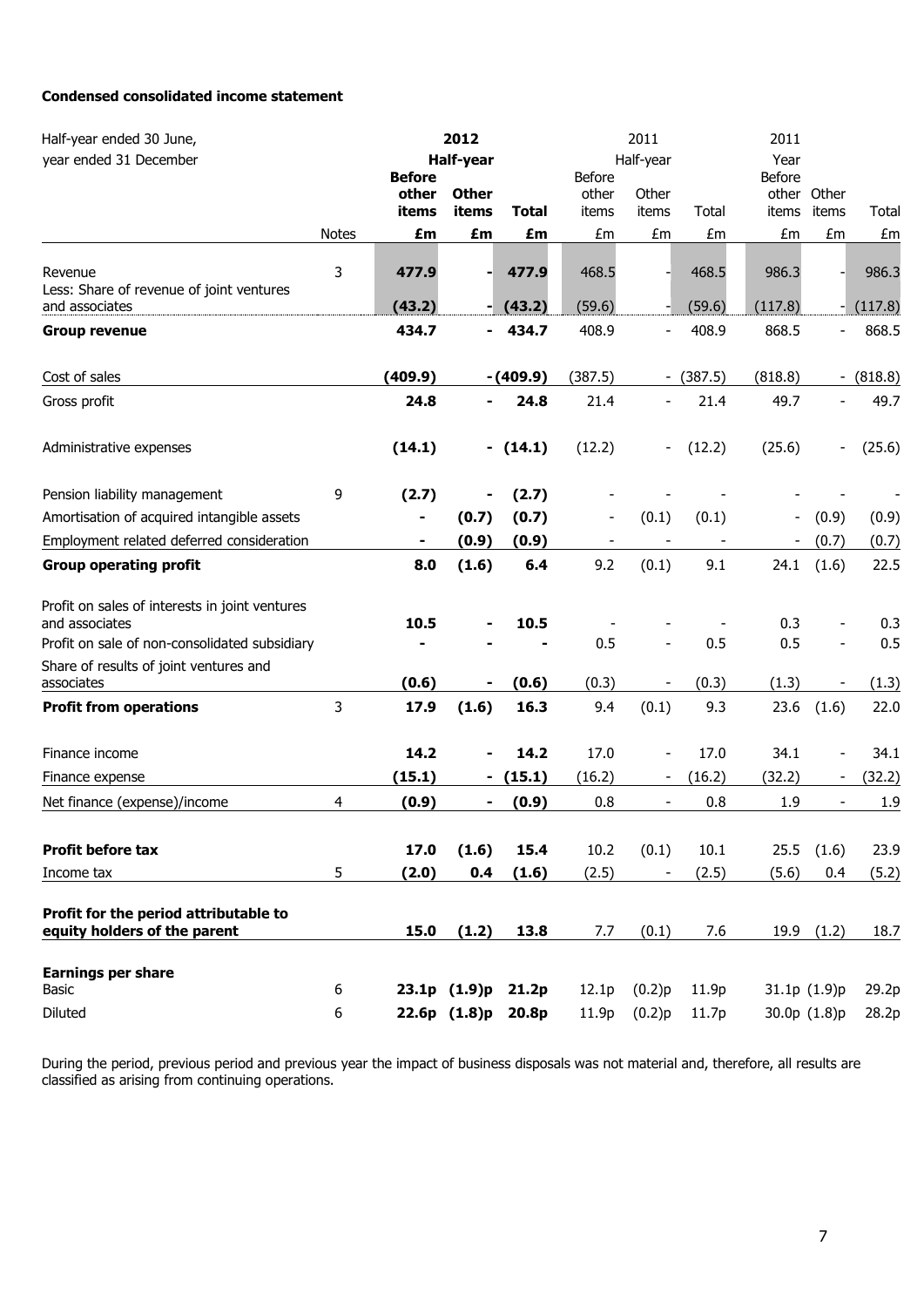# **Condensed consolidated statement of comprehensive income and expense**

| Half-year ended 30 June, year ended 31 December                                                                                                                                       | 2012<br>Half-year<br>£m | 2011<br>Half-year<br>£m | 2011<br>Year<br>£m |
|---------------------------------------------------------------------------------------------------------------------------------------------------------------------------------------|-------------------------|-------------------------|--------------------|
| Profit for the period                                                                                                                                                                 | 13.8                    | 7.6                     | 18.7               |
| Exchange differences on translation of foreign operations                                                                                                                             | (0.6)                   | 0.6                     | (0.8)              |
| Cash flow hedges                                                                                                                                                                      |                         |                         |                    |
| Group:<br>Effective portion of changes in fair value during period<br>Net changes in fair value transferred to the income statement<br>Tax recognised on changes in fair value        | (0.1)<br>0.1            | 0.5<br>0.2<br>(0.2)     | (0.1)<br>0.2       |
| Joint ventures and associates:<br>Effective portion of changes in fair value (net of tax) during period<br>Net changes in fair value (net of tax) transferred to the income statement | (0.1)<br>4.0            | (0.3)                   | (2.8)              |
| Actuarial losses on defined benefit pension scheme<br>Tax recognised on actuarial losses recognised directly in equity                                                                | (9.1)<br>0.7            | (1.2)<br>(0.9)          | (22.1)<br>3.0      |
| Other comprehensive expense for the period                                                                                                                                            | (5.1)                   | (1.3)                   | (22.6)             |
| Total comprehensive income and expense for the period attributable to<br>equity holders of the parent                                                                                 | 8.7                     | 6.3                     | (3.9)              |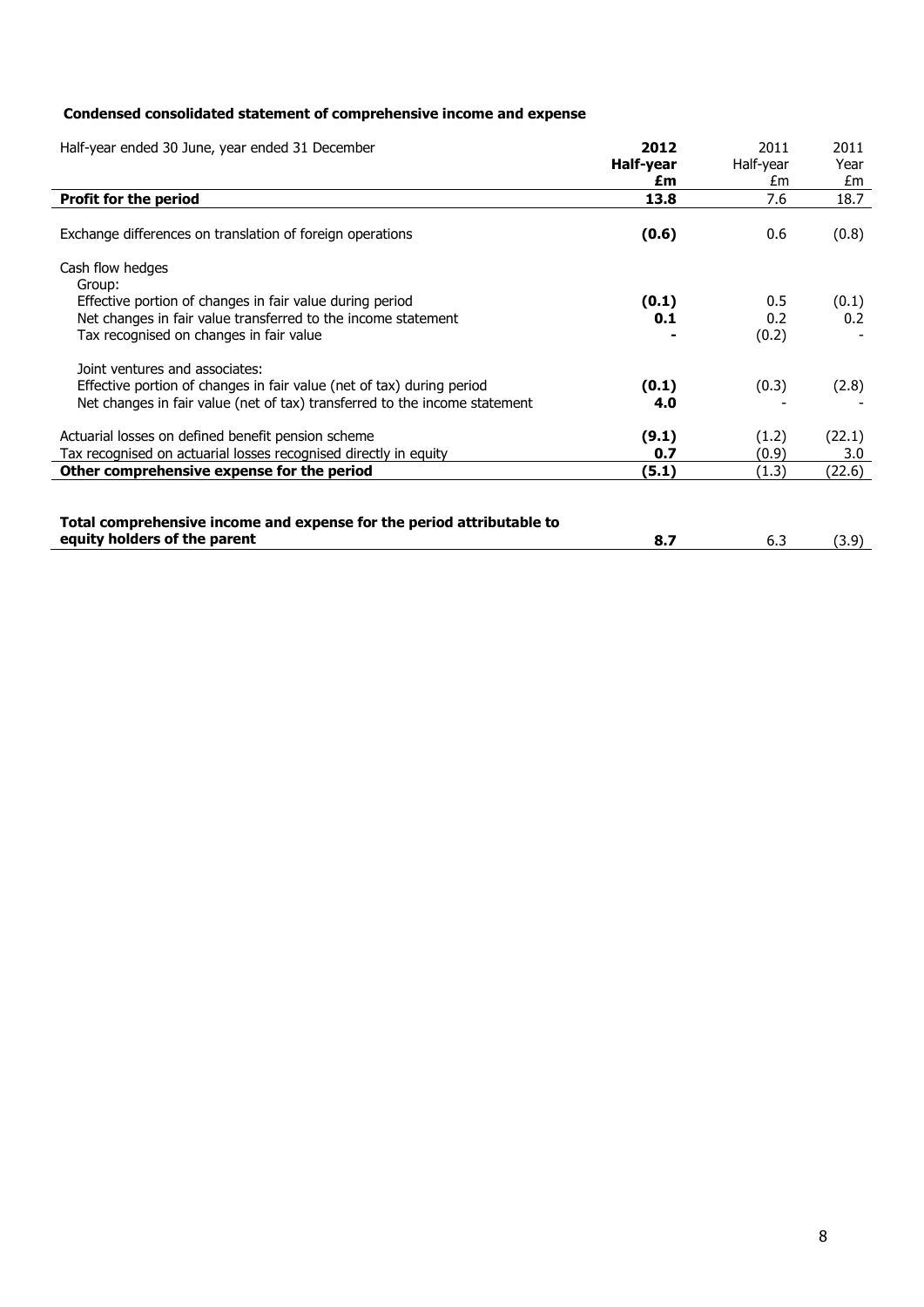# **Condensed consolidated statement of changes in equity**

|                                               | Share   | Share   | Translation | Hedging | Retained | Total  |
|-----------------------------------------------|---------|---------|-------------|---------|----------|--------|
|                                               | capital | premium | reserve     | reserve | earnings | equity |
|                                               | £m      | £m      | £m          | £m      | £m       | £m     |
| At 1 January 2011                             | 31.7    | 2.0     | 6.8         | (2.2)   | (0.7)    | 37.6   |
| Profit for the period                         |         |         |             |         | 7.6      | 7.6    |
| Other comprehensive income/(expense)          |         |         | 0.6         | 0.2     | (2.1)    | (1.3)  |
| Issue of ordinary shares under employee share |         |         |             |         |          |        |
| option plans                                  | 0.2     |         |             |         | (0.2)    |        |
| Equity-settled share-based payments           |         |         |             |         | 1.2      | 1.2    |
| Dividend paid                                 |         | 0.1     |             |         | (3.9)    | (3.8)  |
| At 30 June 2011                               | 31.9    | 2.1     | 7.4         | (2.0)   | 1.9      | 41.3   |
| Profit for the period                         |         |         |             |         | 11.1     | 11.1   |
| Other comprehensive expense                   |         |         | (1.4)       | (2.9)   | (17.0)   | (21.3) |
| Transfer between reserves                     |         |         | 0.1         |         | (0.1)    |        |
| Issue of ordinary shares under employee share |         |         |             |         |          |        |
| option plans                                  | 0.4     | 1.1     |             |         |          | 1.5    |
| Equity-settled share-based payments           |         |         |             |         | 0.2      | 0.2    |
| Dividend paid                                 | 0.1     | 0.1     |             |         | (2.2)    | (2.0)  |
| At 31 December 2011                           | 32.4    | 3.3     | 6.1         | (4.9)   | (6.1)    | 30.8   |
| Profit for the period                         |         |         |             |         | 13.8     | 13.8   |
| Other comprehensive (expense)/income          |         |         | (0.6)       | 3.9     | (8.4)    | (5.1)  |
| Issue of ordinary shares under employee share |         |         |             |         |          |        |
| option plans                                  | 0.3     |         |             |         | (0.3)    |        |
| Equity-settled share-based payments           |         |         |             |         | 1.2      | 1.2    |
| Dividend paid                                 |         | 0.2     |             |         | (4.4)    | (4.2)  |
| At 30 June 2012                               | 32.7    | 3.5     | 5.5         | (1.0)   | (4.2)    | 36.5   |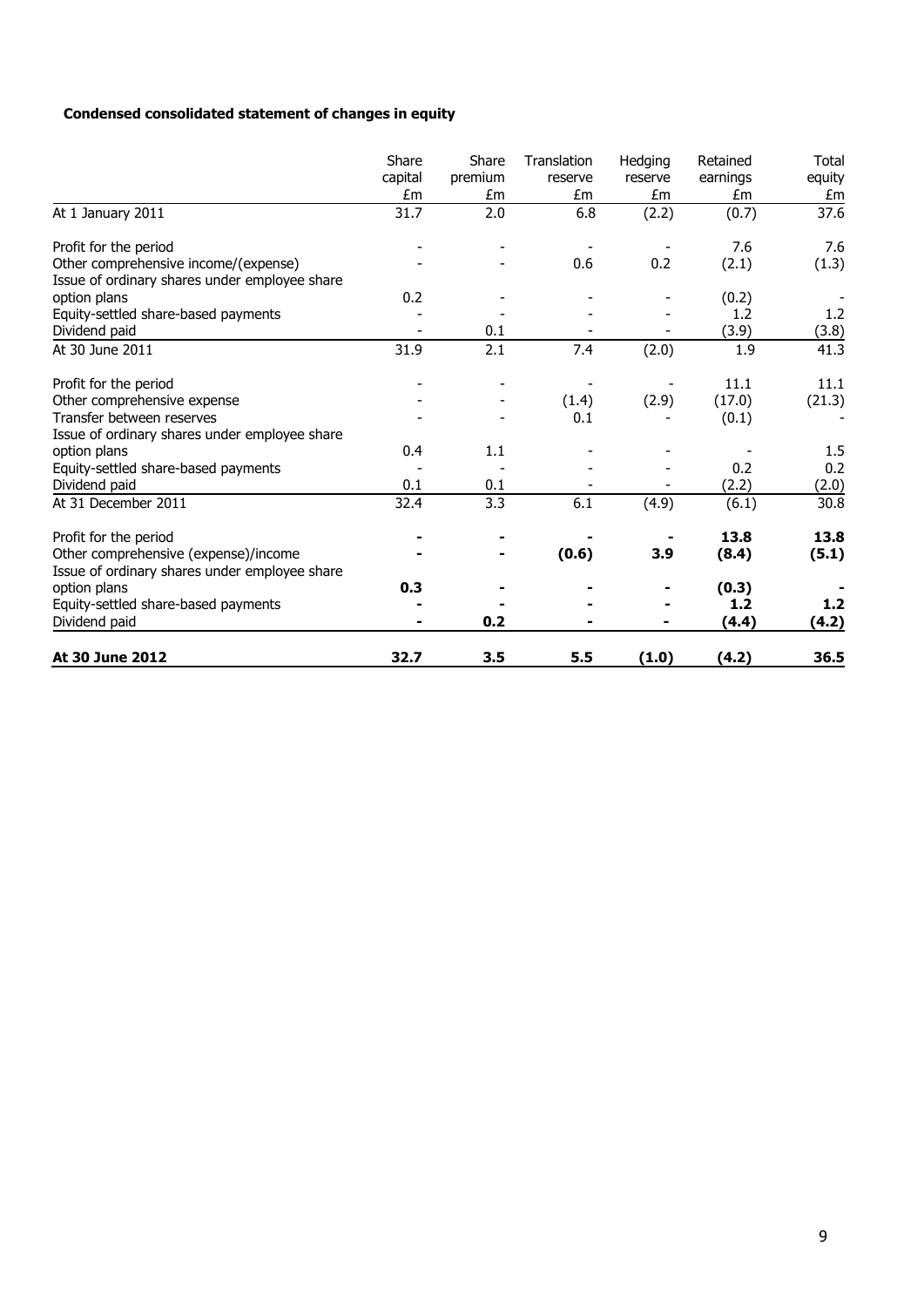# **Condensed consolidated statement of financial position**

| Half-year as at 30 June, year as at 31 December    |              | 2012      | 2011      | 2011  |
|----------------------------------------------------|--------------|-----------|-----------|-------|
|                                                    | <b>Notes</b> | Half-year | Half-year | Year  |
|                                                    |              | £m        | £m        | £m    |
| Assets                                             |              |           |           |       |
| <b>Non-current assets</b>                          |              |           |           |       |
| Intangible assets                                  | 8            | 19.6      | 3.8       | 20.3  |
| Property, plant and equipment                      | 8            | 10.4      | 9.2       | 11.4  |
| Investments in equity accounted joint ventures     |              | 20.4      | 23.6      | 21.4  |
| Investments in equity accounted associates         |              | $1.2$     | 1.7       | 1.4   |
| Loans to equity accounted joint ventures           |              | 15.3      | 13.6      | 13.7  |
| Loans to equity accounted associates               |              | 1.5       | 8.7       | 6.4   |
| Other receivables                                  |              | 26.1      | 13.6      | 16.4  |
| Deferred tax                                       |              | 16.1      | 17.1      | 17.4  |
| <b>Total non-current assets</b>                    |              | 110.6     | 91.3      | 108.4 |
|                                                    |              |           |           |       |
| <b>Current assets</b>                              |              |           |           |       |
| <b>Inventories</b>                                 |              | 1.8       | 1.5       | 2.3   |
| Trade and other receivables                        |              | 182.9     | 174.2     | 188.0 |
| Cash and cash equivalents                          |              | 133.2     | 151.2     | 141.7 |
| <b>Total current assets</b>                        |              | 317.9     | 326.9     | 332.0 |
| <b>Total assets</b>                                |              | 428.5     | 418.2     | 440.4 |
|                                                    |              |           |           |       |
| <b>Equity</b>                                      |              |           |           |       |
| Share capital                                      | 10           | 32.7      | 31.9      | 32.4  |
| Share premium                                      |              | 3.5       | 2.1       | 3.3   |
| Foreign currency translation reserve               |              | 5.5       | 7.4       | 6.1   |
| Hedging reserve                                    |              | (1.0)     | (2.0)     | (4.9) |
| Retained earnings                                  |              | (4.2)     | 1.9       | (6.1) |
| Total equity attributable to equity holders of the |              |           |           |       |
| parent                                             |              | 36.5      | 41.3      | 30.8  |
| <b>Liabilities</b>                                 |              |           |           |       |
| <b>Non-current liabilities</b>                     |              |           |           |       |
| Retirement benefit obligations                     | 9            | 39.0      | 35.8      | 52.9  |
| Other payables                                     |              | 7.3       | 6.2       | 6.1   |
| Provisions for other liabilities and charges       |              | 2.3       | 2.5       | 2.3   |
| <b>Total non-current liabilities</b>               |              | 48.6      | 44.5      | 61.3  |
|                                                    |              |           |           |       |
| <b>Current liabilities</b>                         |              |           |           |       |
| Trade and other payables                           |              | 338.3     | 326.5     | 342.9 |
| Income tax liabilities                             |              | 1.7       | 1.6       | 1.7   |
| Bank overdrafts                                    |              | 1.7       | 2.0       | 1.6   |
| Provisions for other liabilities and charges       |              | $1.7$     | 2.3       | 2.1   |
| <b>Total current liabilities</b>                   |              | 343.4     | 332.4     | 348.3 |
| <b>Total liabilities</b>                           |              | 392.0     | 376.9     | 409.6 |
| <b>Total equity and liabilities</b>                |              | 428.5     | 418.2     | 440.4 |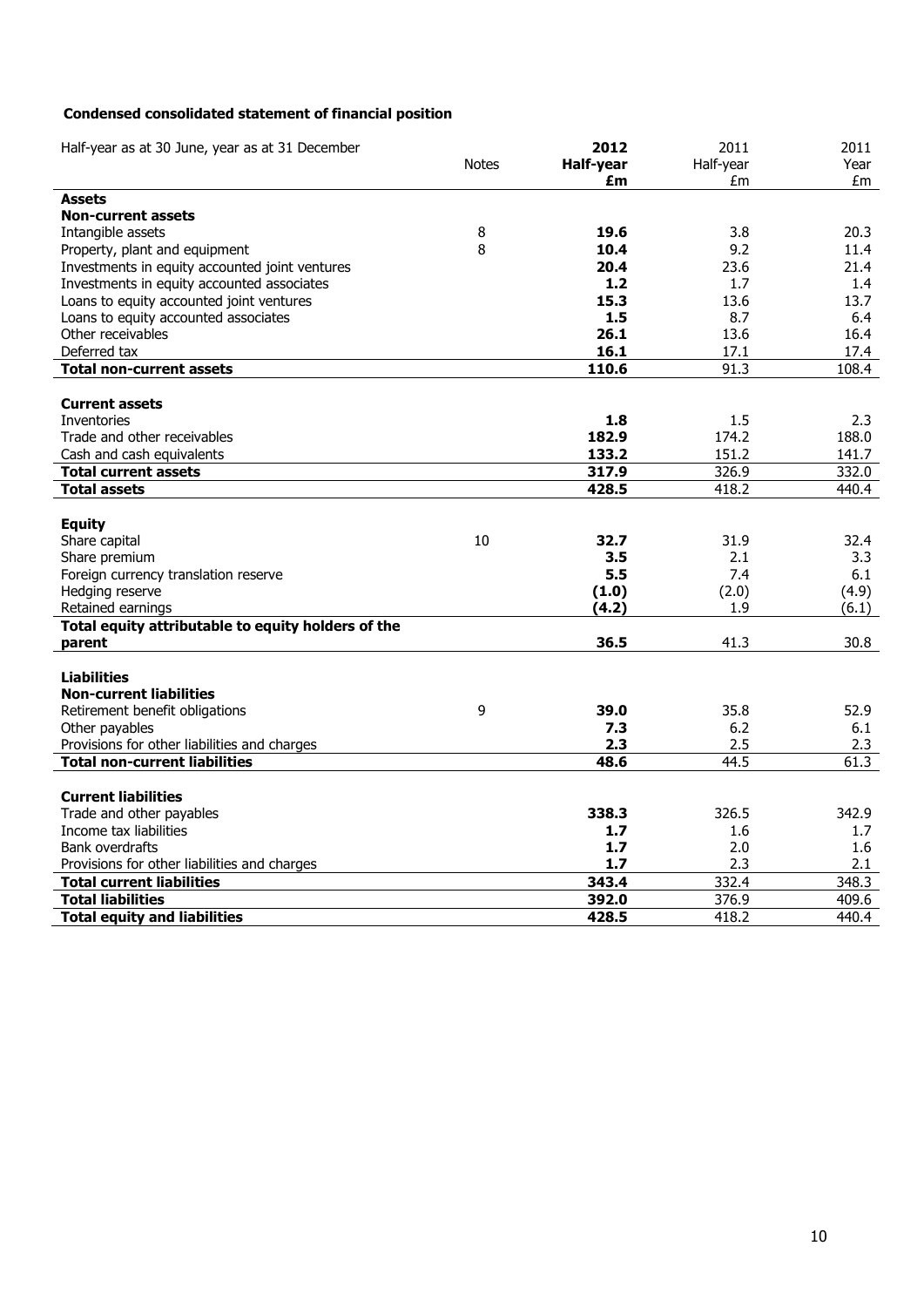# **Condensed consolidated cash flow statement**

| Half-year ended 30 June, year ended 31 December                                          | 2012<br><b>Half-year</b> | 2011<br>Half-year | 2011<br>Year     |
|------------------------------------------------------------------------------------------|--------------------------|-------------------|------------------|
|                                                                                          | £m                       | £m                | £m               |
| <b>Cash flows from operating activities</b>                                              |                          |                   |                  |
| <b>Profit for the period</b>                                                             | 13.8                     | 7.6               | 18.7             |
| Adjustments for:                                                                         |                          |                   |                  |
| Share of results of joint ventures and associates                                        | 0.6                      | 0.3               | $1.3\phantom{0}$ |
| Finance income<br>Finance expense                                                        | (14.2)<br>15.1           | (17.0)<br>16.2    | (34.1)<br>32.2   |
| Income tax                                                                               | 1.6                      | 2.5               | 5.2              |
| Profit on sales of interests in joint ventures and associates                            | (10.5)                   |                   | (0.3)            |
| Profit on sale of non-consolidated subsidiary                                            |                          | (0.5)             | (0.5)            |
| Depreciation of property, plant and equipment                                            | 1.2                      | 0.7               | 1.9              |
| Amortisation of intangible assets                                                        | 0.7                      | 0.1               | 0.9              |
| Employment related deferred consideration                                                | 0.9                      |                   | 0.7              |
| Pension liability management                                                             | 1.9                      |                   |                  |
| Share-based payments expense                                                             | 1.6                      | 1.2               | 1.9              |
| Cash from operations before changes in working capital and                               |                          |                   |                  |
| provisions                                                                               | 12.7                     | 11.1              | 27.9             |
|                                                                                          |                          |                   |                  |
| Decrease/(increase) in inventories<br>Increase in receivables                            | 0.4<br>(4.6)             | (0.2)<br>(6.3)    | (1.0)            |
| (Decrease)/increase in payables                                                          | (4.7)                    | 22.3              | (10.1)<br>25.0   |
| Movement in provisions and employee benefits                                             | (5.6)                    | (3.9)             | (7.1)            |
| Cash (used by)/from operations                                                           | (1.8)                    | 23.0              | 34.7             |
|                                                                                          |                          |                   |                  |
| Interest received                                                                        | 0.3                      | 0.4               | 1.8              |
| Interest paid                                                                            | (1.0)                    | (0.4)             | (1.7)            |
| Net cash (used by)/from operating activities                                             | (2.5)                    | 23.0              | 34.8             |
|                                                                                          |                          |                   |                  |
| <b>Cash flows from investing activities</b>                                              |                          |                   |                  |
| Dividends received from joint ventures and associates                                    | 0.5                      |                   | 1.4              |
| Additions to property, plant and equipment                                               | (0.2)                    | (0.3)             | (2.9)            |
| Additions to intangible assets<br>Proceeds of disposals of property, plant and equipment |                          |                   | (0.1)<br>0.2     |
| Proceeds of disposal of non-consolidated subsidiary                                      |                          | 0.5               |                  |
| Additions to loans to joint ventures and associates                                      | (2.2)                    | (11.4)            | (13.5)           |
| Loan repayments by joint ventures and associates                                         |                          |                   | 0.4              |
| Proceeds from sale of interest in joint venture                                          |                          |                   | 0.3              |
| Proceeds from sale of subsidiary                                                         |                          |                   | 0.5              |
| Acquisitions of subsidiaries (net of acquired cash and cash equivalents                  |                          |                   |                  |
| and overdrafts)                                                                          |                          | (3.2)             | (21.1)           |
| Net cash used by investing activities                                                    | (1.9)                    | (14.4)            | (34.8)           |
|                                                                                          |                          |                   |                  |
| Cash flows from/(used by) financing activities                                           |                          |                   |                  |
| Issue of ordinary share capital                                                          |                          |                   | $1.5\,$          |
| Ordinary dividends paid<br>Cash used by financing activities                             | (4.2)                    | (3.8)<br>(3.8)    | (5.8)            |
|                                                                                          | (4.2)                    |                   | (4.3)            |
| Net (decrease)/increase in cash, cash equivalents and                                    |                          |                   |                  |
| overdrafts                                                                               | (8.6)                    | 4.8               | (4.3)            |
|                                                                                          |                          |                   |                  |
| Cash, cash equivalents and overdrafts at beginning of the period                         | 140.1                    | 144.3             | 144.3            |
| Effect of foreign exchange rate changes                                                  |                          | 0.1               | 0.1              |
|                                                                                          |                          |                   |                  |
| Cash, cash equivalents and overdrafts at end of the period                               | 131.5                    | 149.2             | 140.1            |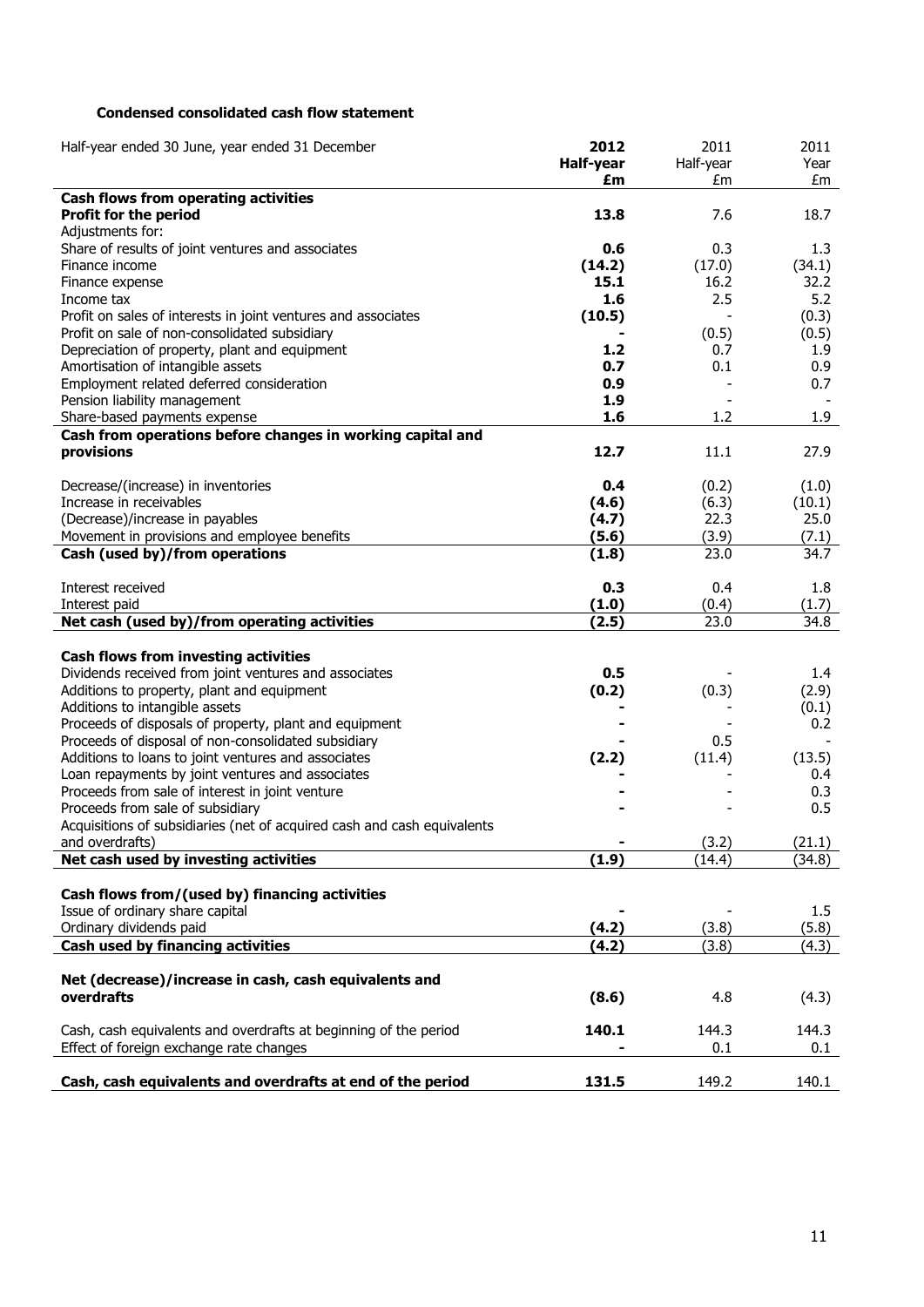## **Notes to the interim financial statements**

### **1. General information**

Costain Group PLC (the Company) is a public limited company incorporated in the United Kingdom. The address of its registered office and principal place of business is Costain House, Vanwall Business Park, Maidenhead, Berkshire SL6 4UB.

The Condensed consolidated interim financial statements are presented in Pounds sterling, rounded to the nearest hundred thousand.

The comparative figures for the financial year ended 31 December 2011 are not the Company's full statutory accounts for that financial year. Those accounts have been reported on by the Company's auditors and delivered to the Registrar of Companies. The report of the auditors was (i) unqualified, (ii) did not include a reference to any matters to which the auditors drew attention by way of emphasis without qualifying their report, and (iii) did not contain a statement under section 498 (2) or (3) of the Companies Act 2006.

After making enquiries and reviewing the latest forecasts, the directors believe that the Group has adequate resources to continue in operational existence for the foreseeable future. Accordingly, they continue to adopt the going concern basis in preparing the interim financial statements.

### **2. Statement of compliance**

This interim financial information for the half-year ended 30 June 2012 has been prepared in accordance with IAS 34 Interim Financial Reporting as adopted by the European Union and with the Disclosure and Transparency Rules of the Financial Services Authority. The interim financial information should be read in conjunction with the Annual Report for the year ended 31 December 2011.

The accounting policies and presentation applied in this Condensed set of financial statements are consistent with those described in the Annual Report for the year ended 31 December 2011.

The Board approved the unaudited interim financial statements on 23 August 2012.

The Group's principal risks and uncertainties are consistent with those noted in the Annual Report for the year ended 31 December 2011. The Directors consider that the significant areas of judgement made by management that have significant effect on the Group's performance and estimates with a significant risk of material adjustment in the second half of the year are unchanged from those identified on page 87 of the Annual Report for the year ended 31 December 2011.

### **3. Business segment information**

The Group has four business segments: Environment, Infrastructure, Energy & Process and Land Development operations in Spain. The segments are strategic business units with separate management reporting to a segment managing director and have different core customers or offer different services.

| Half-year ended 30 June 2012        | <b>Environment</b><br>£m | <b>Infrastructure</b><br>£m | <b>Energy &amp;</b><br><b>Process</b><br>£m | Land<br><b>Development</b><br>£m | <b>Central</b><br>costs<br>£m | Total<br>£m |
|-------------------------------------|--------------------------|-----------------------------|---------------------------------------------|----------------------------------|-------------------------------|-------------|
| <b>External revenue</b>             | 84.7                     | 279.5                       | 70.5                                        |                                  |                               | 434.7       |
| Share of revenue of JVs and         |                          |                             |                                             |                                  |                               |             |
| associates                          | 42.4                     |                             |                                             | 0.8                              | ۰                             | 43.2        |
| Total segment revenue               | 127.1                    | 279.5                       | 70.5                                        | 0.8                              | ۰.                            | 477.9       |
|                                     |                          |                             |                                             |                                  |                               |             |
| Group operating profit/(loss)       | 1.2                      | 10.9                        | 2.4                                         |                                  | (3.8)                         | 10.7        |
| Pension liability management        |                          |                             |                                             |                                  | (2.7)                         | (2.7)       |
| Profit on sale of investments       | 10.5                     |                             |                                             |                                  |                               | 10.5        |
| Share of results of JVs and         |                          |                             |                                             |                                  |                               |             |
| associates                          | 0.4                      |                             |                                             | (1.0)                            | ۰                             | (0.6)       |
| Profit/(loss) from operations       |                          |                             |                                             |                                  |                               |             |
| before other items                  | 12.1                     | 10.9                        | 2.4                                         | (1.0)                            | (6.5)                         | 17.9        |
| Other items                         |                          |                             |                                             |                                  |                               |             |
| Amortisation of acquired intangible |                          |                             |                                             |                                  |                               |             |
| assets                              |                          | (0.7)                       |                                             |                                  |                               | (0.7)       |
| Employment related deferred         |                          |                             |                                             |                                  |                               |             |
| consideration                       |                          | (0.5)                       | (0.4)                                       |                                  |                               | (0.9)       |
|                                     |                          |                             |                                             |                                  | 12                            |             |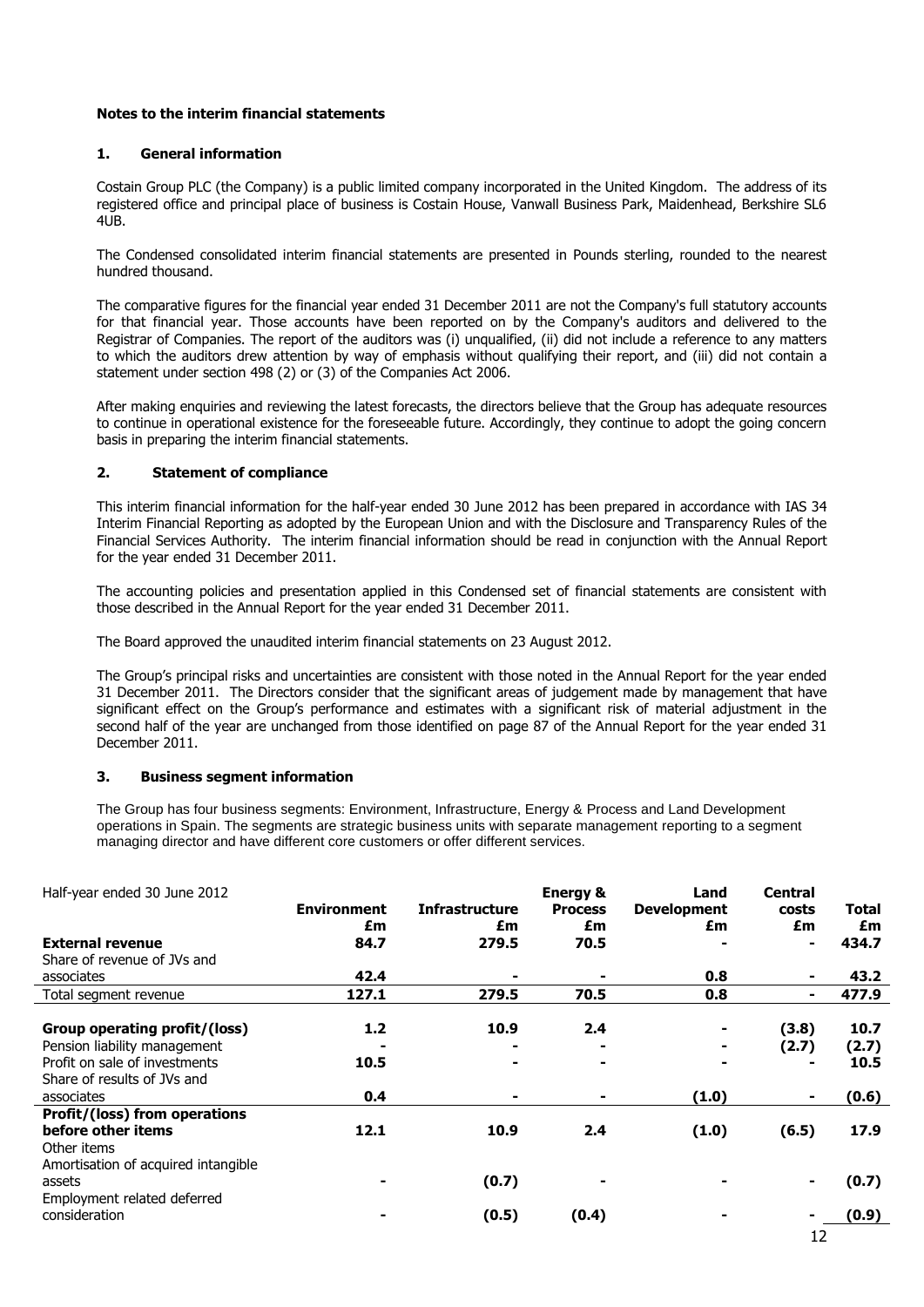| Profit/(loss) from operations        | 12.1        | 9.7              | 2.0            | (1.0)       | (6.5)                    | 16.3        |
|--------------------------------------|-------------|------------------|----------------|-------------|--------------------------|-------------|
| Net finance expense                  |             |                  |                |             |                          | (0.9)       |
| <b>Profit before tax</b>             |             |                  |                |             |                          | 15.4        |
|                                      |             |                  |                |             |                          |             |
|                                      |             |                  |                |             |                          |             |
| Half-year ended 30 June 2011         |             |                  | Energy &       | Land        | Central costs            |             |
|                                      | Environment | Infrastructure   | Process        | Development |                          | Total       |
|                                      | £m          | £m               | £m             | £m          | £m                       | £m          |
| <b>External revenue</b>              | 103.7       | 219.4            | 85.8           |             |                          | 408.9       |
| Share of revenue of JVs and          |             |                  |                |             |                          |             |
| associates                           | 56.1        |                  | 2.8            | 0.7         |                          | 59.6        |
| Total segment revenue                | 159.8       | 219.4            | 88.6           | 0.7         |                          | 468.5       |
|                                      |             |                  |                |             |                          |             |
| Group operating profit/(loss)        | 5.9         | 5.7              | 1.7            |             | (4.1)                    | 9.2         |
| Profit on sale of non-consolidated   |             |                  |                |             |                          |             |
| subsidiary                           | 0.5         |                  |                |             |                          | 0.5         |
| Share of results of JVs and          |             |                  |                |             |                          |             |
| associates                           | 0.3         |                  | 0.1            | (0.7)       |                          | (0.3)       |
| Profit/(loss) from operations        | 6.7         | 5.7              | 1.8            | (0.7)       | (4.1)                    | 9.4         |
| before other items                   |             |                  |                |             |                          |             |
| Other items                          |             |                  |                |             |                          |             |
| Amortisation of acquired             |             |                  |                |             |                          |             |
| intangible assets                    |             |                  | (0.1)          |             |                          | (0.1)       |
| Profit/(loss) from operations        | 6.7         | $\overline{5.7}$ | 1.7            | (0.7)       | (4.1)                    | 9.3         |
| Net finance income                   |             |                  |                |             |                          | 0.8         |
| Profit before tax                    |             |                  |                |             |                          | 10.1        |
|                                      |             |                  |                |             |                          |             |
| <b>Year ended 31 December</b>        |             |                  | Energy &       | Land        | Central                  |             |
| 2011                                 | Environment | Infrastructure   | <b>Process</b> | Development | costs                    | Total       |
|                                      | £m          | £m               | £m             | £m          | £m                       | £m          |
| <b>External revenue</b>              | 281.8       | 448.5            | 138.2          |             |                          | 868.5       |
| Share of revenue of JVs and          |             |                  |                |             |                          |             |
| associates                           | 93.6        | 17.5             | 5.2            | 1.5         | $\overline{\phantom{a}}$ | 117.8       |
| Total segment revenue                | 375.4       | 466.0            | 143.4          | 1.5         | $\overline{\phantom{a}}$ | 986.3       |
|                                      |             |                  |                |             |                          |             |
| Group operating profit/(loss)        | 16.1        | 10.2             | 4.6            |             | (6.8)                    | 24.1        |
| Profit on sale of interest in JV     | 0.3         |                  |                |             |                          | 0.3         |
| Profit on sale of non-consolidated   |             |                  |                |             |                          |             |
| subsidiary                           | 0.5         |                  |                |             |                          | 0.5         |
| Share of results of JVs and          |             |                  |                |             |                          |             |
| associates                           | 0.6         |                  | 0.1            | (2.0)       |                          | (1.3)       |
| Profit/(loss) from operations        |             |                  |                |             |                          |             |
| before other items                   | 17.5        | 10.2             | 4.7            | (2.0)       | (6.8)                    | 23.6        |
| Other items                          |             |                  |                |             |                          |             |
| Amortisation of acquired             |             |                  |                |             |                          |             |
| intangible assets                    |             | (0.7)            | (0.2)          |             |                          | (0.9)       |
| Employment related deferred          |             |                  |                |             |                          |             |
| consideration                        |             | (0.3)            | (0.4)          |             |                          | (0.7)       |
| <b>Profit/(loss) from operations</b> | 17.5        | 9.2              | 4.1            | (2.0)       | (6.8)                    | 22.0        |
| Net finance income                   |             |                  |                |             |                          |             |
| Profit before tax                    |             |                  |                |             |                          | 1.9<br>23.9 |
|                                      |             |                  |                |             |                          |             |

# **4. Net finance (expense)/income**

Finance income includes the expected return on the assets of the pension scheme of £13.7 million (2011 half-year £16.3 million, 2011 year £32.3 million) and finance expense includes the expected increase in the present value of the pension scheme liabilities of £14.1 million (2011 half-year £15.4 million, 2011 year £30.5 million). The expected return and the increase in present value are based on the value of assets and liabilities of the pension scheme at the start of the period.

# **5. Income tax**

| 2012      | 2011      | 2011 |
|-----------|-----------|------|
| Half-year | Half-year | Year |
| £m        | £m        | £m   |
|           |           |      |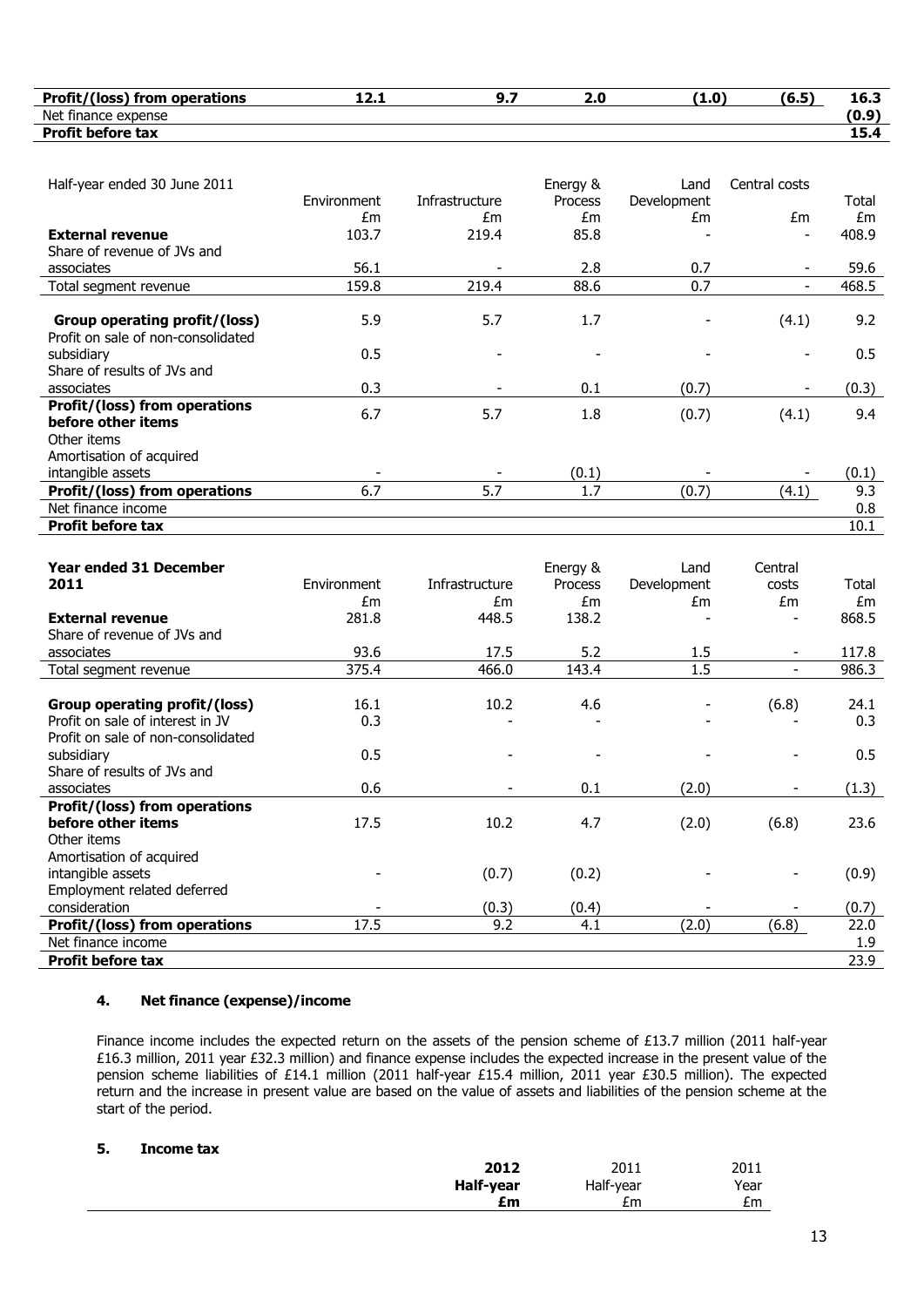| UK taxation                                                | -     | (0.1) | (0.1) |
|------------------------------------------------------------|-------|-------|-------|
| Deferred tax                                               | 1.6   | 2.6   | 5.3   |
| Income tax expense in the consolidated income<br>statement | 1.6   | 2.5   | 5.2   |
| Effective tax rate                                         | 10.3% | 24.8% | 21.8% |

The tax charged is represented by the estimate of the effective tax rate for the period.

No account has been taken in these interim financial statements for the reduction in the rate of corporation tax from 24% to 23% with effect from April 2013. If that 1% had been applied to the deferred tax asset at 30 June 2012, a reduction of £0.7 million would have arisen (£0.9 million credited to the income tax expense and £1.6 million charged to comprehensive income).

A further reduction to reflect the proposed corporation tax rate of 22% from April 2014 would reduce the deferred tax asset by another £0.6 million.

### **6. Earnings per share**

The calculation of earnings per share is based on profit for the period of £13.8 million (2011 half-year £7.6 million, 2011 year £18.7 million) and the number of shares set out below:

|                                                                                                   | 2012<br>Half-year<br><b>Number</b><br>(m) | 2011<br>Half-year<br>Number (m) | 2011<br>Year<br>Number (m) |
|---------------------------------------------------------------------------------------------------|-------------------------------------------|---------------------------------|----------------------------|
| Weighted average number of ordinary shares in issue for basic<br>earnings per share calculation   | 65.1                                      | 63.7                            | 64.1                       |
| Dilutive potential ordinary shares arising from employee share<br>schemes                         | 1.3                                       | 0.8                             | 2.2 <sub>2</sub>           |
| Weighted average number of ordinary shares in issue for diluted<br>earnings per share calculation | 66.4                                      | 64.5                            | 66.3                       |

### **7. Dividends**

|                                                                       | Dividend<br>per share<br>pence | Six months<br>ended 30 June<br>2012<br>£m | Six months<br>ended 30 June<br>2011<br>£m | Year ended<br>31 December<br>2011<br>£m |
|-----------------------------------------------------------------------|--------------------------------|-------------------------------------------|-------------------------------------------|-----------------------------------------|
| Final dividend for the year ended 31<br>December 2010                 | 6.25                           |                                           | 3.9                                       | 3.9                                     |
| Interim dividend for the year ended 31<br>December 2011               | 3.25                           |                                           |                                           | $2.2^{\circ}$                           |
| Final dividend for the year ended 31<br>December 2011                 | 6.75                           | 4.4                                       |                                           |                                         |
| Amount recognised as distributions to<br>equity holders in the period |                                | 4.4                                       | 3.9                                       | 6.1                                     |
| Dividends settled in shares                                           |                                | (0.2)                                     | (0.1)                                     | (0.3)                                   |
| Dividends settled in cash                                             |                                | 4.2                                       | 3.8                                       | 5.8                                     |

The proposed interim dividend of 3.50 pence (2011: 3.25 pence) has not been included as a liability in these interim financial statements because it had not been approved at the period end date. The dividend totalling £2.3 million will be paid on 26 October 2012 to shareholders on the register at the close of business on 21 September 2012. A scrip dividend alternative will be offered.

#### **8. Non-current assets**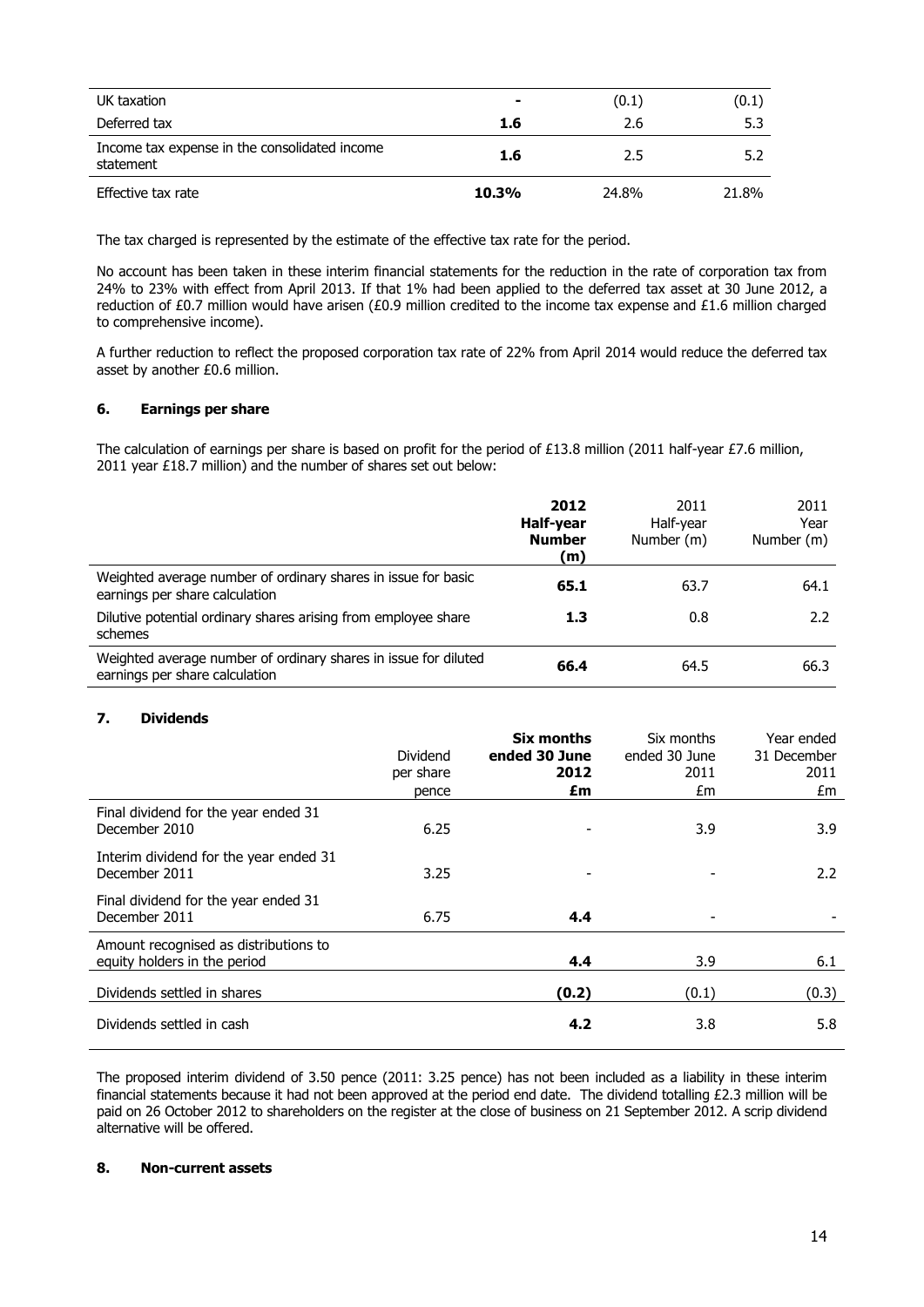During the interim period, the Group spent £0.2 million on plant and equipment (2011 half-year £0.3 million, 2011 year £2.9 million).

## **9. Retirement benefit obligations**

|                                                      | 2012      | 2011      | 2011    |
|------------------------------------------------------|-----------|-----------|---------|
|                                                      | Half-year | Half-year | Year    |
|                                                      | £m        | £m.       | £m.     |
| Present value of defined benefit obligations         | (581.8)   | (579.2)   | (600.8) |
| Fair value of scheme assets                          | 542.8     | 543.4     | 547.9   |
| Recognised liability for defined benefit obligations | (39.0)    | (35.8)    | (52.9)  |

**2012**

2011

2011

| Movements in present value of defined benefit obligations | 2012<br>Half-year<br>£m | 2011<br>Half-year<br>£m | 2011<br>Year<br>£m |
|-----------------------------------------------------------|-------------------------|-------------------------|--------------------|
| Opening balance                                           | 600.8                   | 576.7                   | 576.7              |
| Interest cost                                             | 14.1                    | 15.4                    | 30.5               |
| Actuarial losses/(gains)                                  | 10.4                    | (1.6)                   | 18.2               |
| Pension increase exchange                                 | (1.7)                   |                         |                    |
| Benefits paid (including ETV transfer)                    | (41.8)                  | (11.3)                  | (24.6)             |
| Closing balance                                           | 581.8                   | 579.2                   | 600.8              |

| Movements in fair value of scheme assets | 2012<br>Half-year<br>£m | 2011<br>Half-year<br>£m | 2011<br>Year<br>£m |
|------------------------------------------|-------------------------|-------------------------|--------------------|
| Opening balance                          | 547.9                   | 537.1                   | 537.1              |
| Expected return on scheme assets         | 13.7                    | 16.3                    | 32.3               |
| Actuarial gains/(losses)                 | 1.3                     | (2.8)                   | (3.9)              |
| Contributions by employer                | 25.3                    | 4.1                     | 7.0                |
| Benefits paid (including ETV transfer)   | (45.4)                  | (11.3)                  | (24.6)             |
| Closing balance                          | 542.8                   | 543.4                   | 547.9              |

The following actuarial assumptions have been used in the IAS 19 valuations of the Group's defined benefit pension scheme (expressed as weighted averages)

|                                          | 2012<br>Half-year<br>$\frac{0}{0}$ | 2011<br>Half-year<br>$\%$ | 2011<br>Year<br>$\%$ |
|------------------------------------------|------------------------------------|---------------------------|----------------------|
| Discount rate                            | 4.60                               | 5.50                      | 4.80                 |
| Expected rate of return on scheme assets | 4.95                               | 6.11                      | 4.95                 |
| Future pension increases                 | 2.80                               | 3.50                      | 2.90                 |
| Inflation assumption                     | 2.90                               | 3.50                      | 3.00                 |

In February 2012, the Group completed and announced the transfer of the Group's interest in two PFI investments into The Costain Pension Scheme (CPS) at an agreed value of £20.3 million. The implementation of Enhanced Transfer Value (ETV) and Pension Increase Exchange (PIE) offers to the members of the CPS. The ETV and PIE exercises have now been completed and resulted in a reduction in the scheme liabilities and assets and will result in a one-off accounting cost of £2.7 million, including expenses of £0.8 million incurred directly by the Group.

The discount rate, inflation and pension increase and mortality assumptions have a significant effect on the amounts reported. Changes in these assumptions would have the following effects on the Group's defined benefit scheme: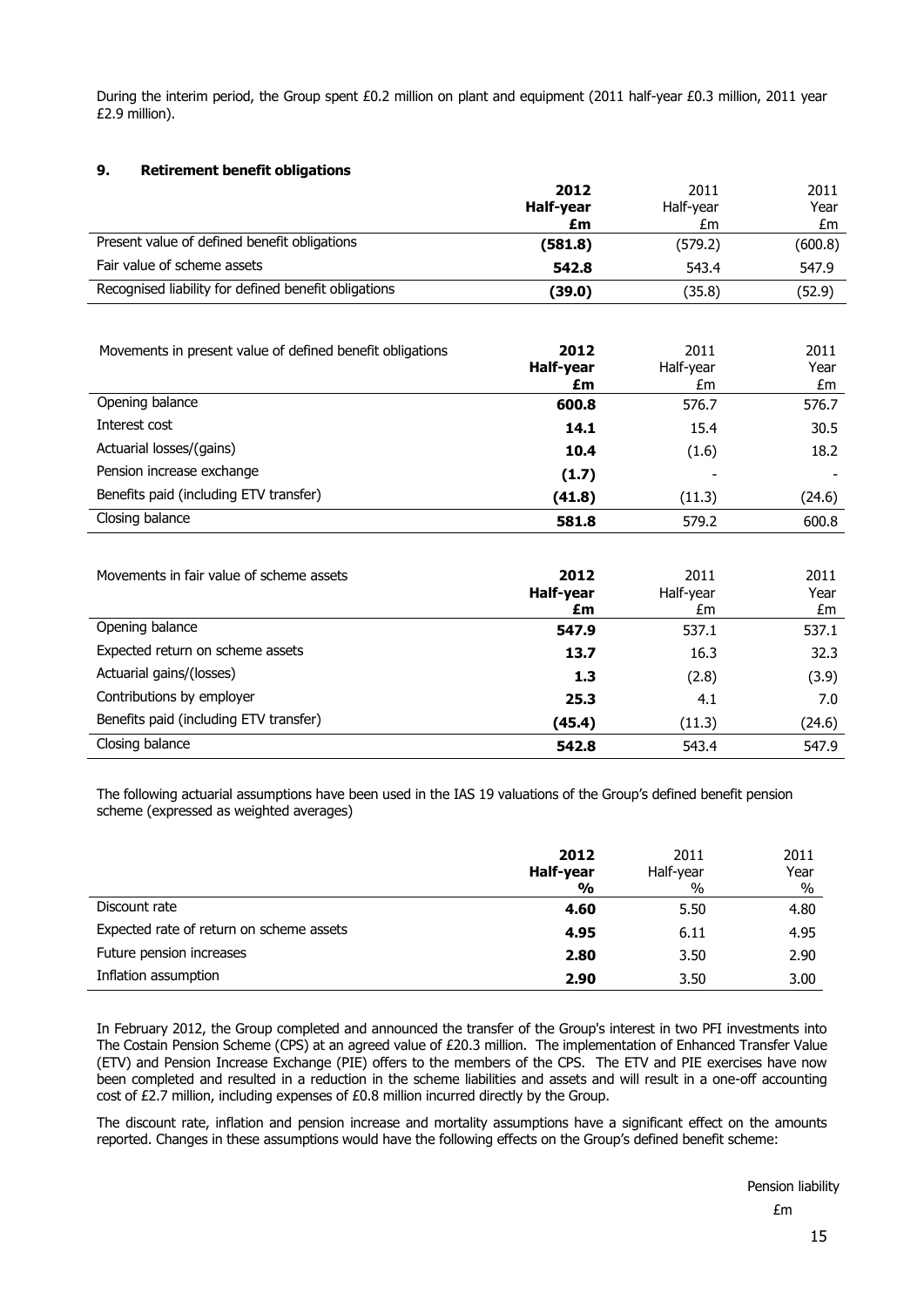| Increase discount rate by 0.25%, decreases pension liability by                     | 27.2 |
|-------------------------------------------------------------------------------------|------|
| Decrease inflation (and pension increases) by 0.25%, decreases pension liability by | 25.9 |
| Increase life expectancy by one year, increases pension liability by                | 15.4 |

# **10. Share capital**

Issued capital as at 30 June 2012 amounted to £32.7 million (2011 half-year £31.9 million, 2011 year £32.4 million).

The Company announced on 24 May 2012 that shareholders had, pursuant to the Scrip Dividend Scheme, elected to receive 133,133 ordinary shares of 50 pence each in the Company in lieu of cash in respect of all or part of their final dividend for the year ended 31 December 2011.

The 2009 Long-Term Incentive Plan (LTIP) award vested in April 2012 resulting in the issue of 634,767 shares. Full details will be disclosed in the annual financial statements.

Following admission of the shares issued pursuant to the Scrip Dividend Scheme, together with the 2009 LTIP award and the SAYE awards, the Company's issued share capital at the end of the period comprised 65,478,625 ordinary shares of 50 pence each.

The Group has established a Long-Term Incentive Plan under which directors and senior employees can receive awards of shares subject to the Group achieving earnings per share growth targets, and a Defined Share Bonus Plan under which directors and senior employees can receive awards of shares subject to the Group achieving profit targets. Full details of these plans are disclosed in the annual financial statements.

### **11. Related party transactions**

Details of transactions between the Group and The Costain Pension Scheme are included in Note 9. There have been no other changes in the nature of related party transactions since the last annual financial statements as at, and for the year ended, 31 December 2011.

### **Responsibility Statement of the Directors in respect of the interim financial report**

We confirm that to the best of our knowledge:

• the Condensed set of financial statements has been prepared in accordance with IAS 34 Interim Financial Reporting as adopted by the EU;

• the interim management report includes a fair review of the information required by:

(a) DTR 4.2.7R of the Disclosure and Transparency Rules, being an indication of important events that have occurred during the first six months of the financial year and their impact on the Condensed set of financial statements; and a description of the principal risks and uncertainties for the remaining six months of the year; and

(b) DTR 4.2.8R of the Disclosure and Transparency Rules, being related party transactions that have taken place in the first six months of the current financial year and that have materially affected the financial position or performance of the entity during that period; and any changes in the related party transactions described in the last annual report that could do so.

On behalf of the Board

# **David Allvey - Chairman Andrew Wyllie – Chief Executive**

23 August 2012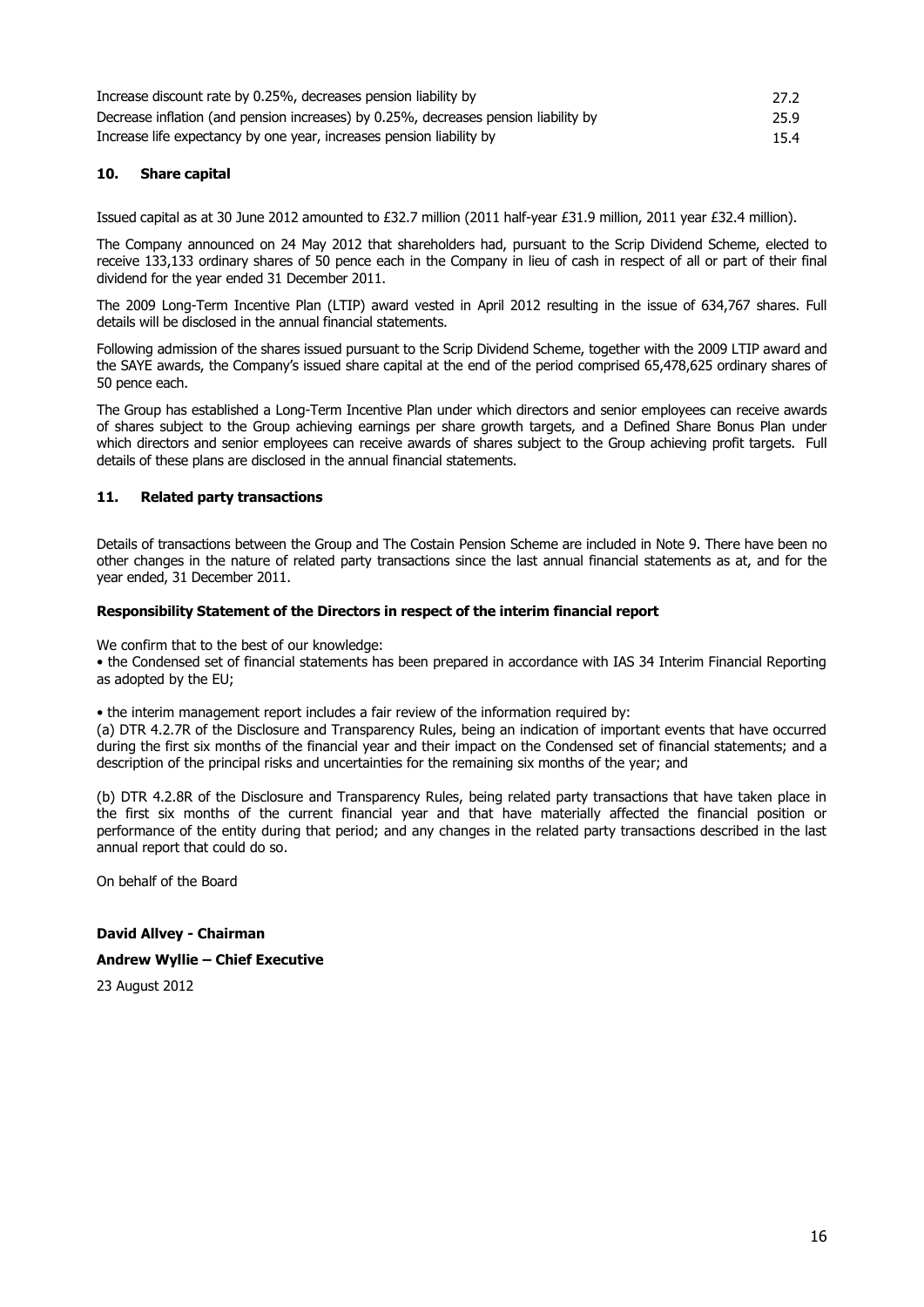#### **Independent review report to Costain Group PLC**

#### **Introduction**

We have been engaged by the Company to review the condensed set of financial statements in the half-yearly financial report for the six months ended 30 June 2012 which comprises the Condensed consolidated income statement, the Condensed consolidated statement of comprehensive income, the Condensed consolidated statement of changes in equity, the Condensed consolidated statement of financial position, the Condensed consolidated cash flow statement and the related explanatory notes. We have read the other information contained in the half-yearly financial report and considered whether it contains any apparent misstatements or material inconsistencies with the information in the condensed set of financial statements.

This report is made solely to the Company in accordance with the terms of our engagement to assist the Company in meeting the requirements of the Disclosure and Transparency Rules ("the DTR") of the UK's Financial Services Authority ("the UK FSA"). Our review has been undertaken so that we might state to the Company those matters we are required to state to it in this report and for no other purpose. To the fullest extent permitted by law, we do not accept or assume responsibility to anyone other than the Company for our review work, for this report, or for the conclusions we have reached.

#### **Directors' responsibilities**

The half-yearly financial report is the responsibility of, and has been approved by, the directors. The directors are responsible for preparing the half-yearly financial report in accordance with the DTR of the UK FSA.

The annual financial statements of the Company are prepared in accordance with IFRSs as adopted by the EU. The condensed set of financial statements included in this half-yearly financial report has been prepared in accordance with IAS 34 Interim Financial Reporting as adopted by the EU.

#### **Our responsibility**

Our responsibility is to express to the Company a conclusion on the condensed set of financial statements in the half-yearly financial report based on our review.

# **Scope of review**

We conducted our review in accordance with International Standard on Review Engagements (UK and Ireland) 2410 Review of Interim Financial Information Performed by the Independent Auditor of the Entity issued by the Auditing Practices Board for use in the UK. A review of interim financial information consists of making enquiries, primarily of persons responsible for financial and accounting matters, and applying analytical and other review procedures. A review is substantially less in scope than an audit conducted in accordance with International Standards on Auditing (UK and Ireland) and consequently does not enable us to obtain assurance that we would become aware of all significant matters that might be identified in an audit. Accordingly, we do not express an audit opinion.

### **Conclusion**

Based on our review, nothing has come to our attention that causes us to believe that the condensed set of financial statements in the half-yearly financial report for the six months ended 30 June 2012 is not prepared, in all material respects, in accordance with IAS 34 as adopted by the EU and the DTR of the UK FSA.

# Stephen Bligh **for and on behalf of KPMG Audit Plc** Chartered Accountants London 23 August 2012

# **UNSOLICITED MAIL**

The Company is legally obliged to make its share register available to the general public. Consequently, some shareholders may receive unsolicited mail, including correspondence from unauthorised investment firms. Shareholders who wish to limit the amount of unsolicited mail they receive can contact:

The Mailing Preference Service Freepost (LON 20771) London WE1 0ZT SHAREHOLDER INFORMATION